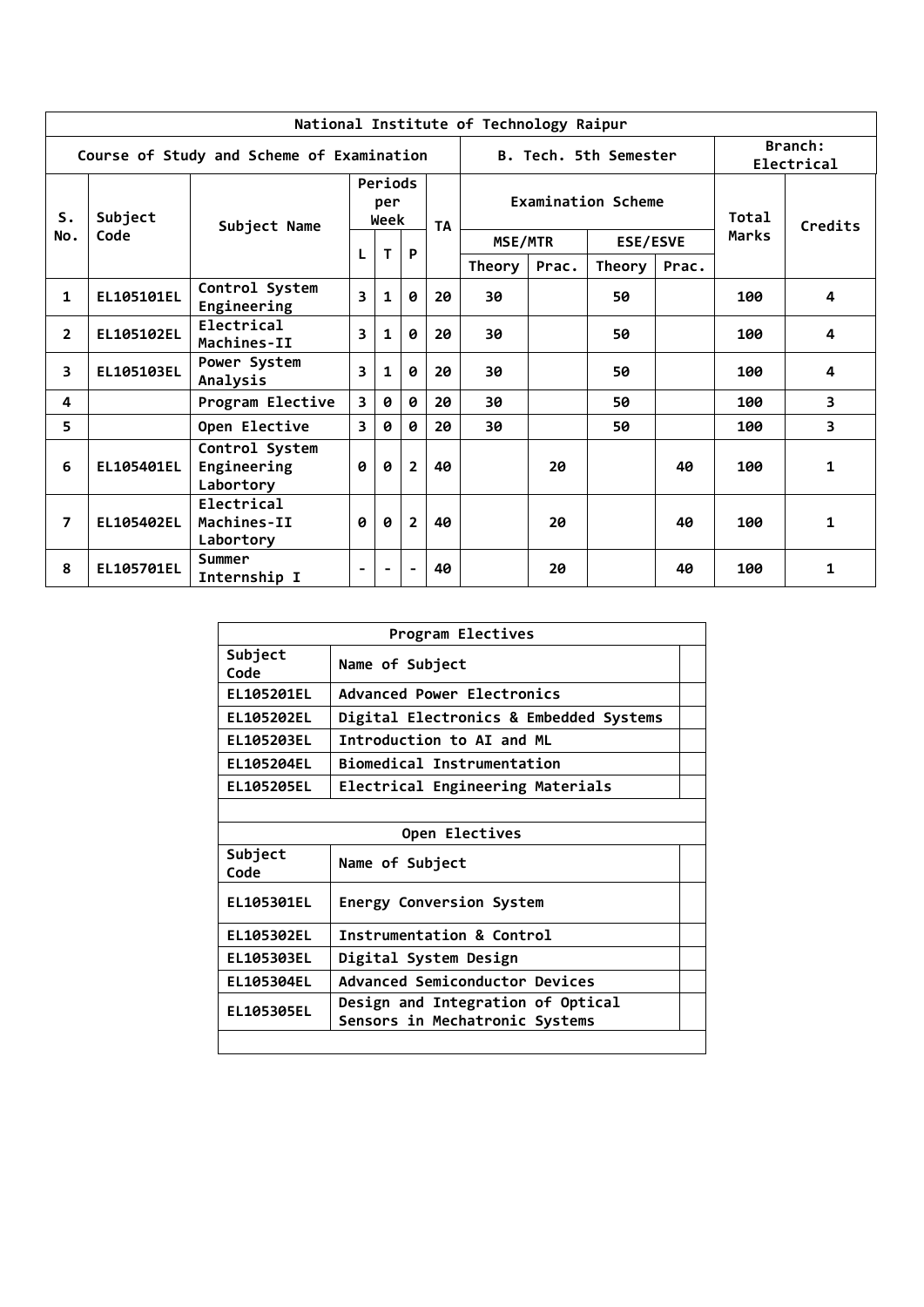# Control System Engineering

[5th Semester, Third Year]



Course Description Offered by Department Credits Status Code Electrical Engineering 3-1-0, (4) Program Core EL105101EL [Pre-requisites: Mathematics- I (MA101001MA), Basic Electrical Engineering (EL101022EL)]

#### Course Objectives

Making the students

- Acquire the knowledge of modeling and analyzing dynamic systems in time and frequency domain
- Understand the requirement of feedback in improving system response.

#### UNIT I: General Control Systems

Introduction, open and closed-loop control, Transfer function, Mathematical modelling of various physical systems, e.g., electrical, mechanical, hydraulic, pneumatic, thermal, etc., feedback and feed-forward control systems.

(a) Block diagrams and reduction techniques.

(b) Signal flow-graph analysis.

#### Unit II: Time Domain Analysis & Design:

Steady-state and transient analysis of first and second order systems, steady-state errors, error constants, performance specifications in time domain, Types of feedback control system, Proportional Integral and derivative control, PID controller, Design specifications and considerations of second-order systems, Performance indices

#### Unit III: Stability and frequency Domain Analysis

Stability: concept, necessary conditions, Routh-Hurwitz stability criterion, relative stability analysis.

(a) Polar plots, Bode plots, Experimental determination of transfer function, Design considerations.

(b) Stability in frequency domain: Hurwtiz stability criterion and Relative stability assessment, Gain Margin and Phase Margin, Systems with transportation lag, Closed-loop frequency response, Nichol's chart, Sensitivity analysis in frequency domain.

#### Unit IV: Design using Root Locus

Definition, magnitude and angle criteria, properties of root locus, construction rules for root locus plot of negative feedback systems, determining the gain from root locus plot, effect of addition of poles and zeros of G(s)H(s).

#### Unit V: Control System Design

Controller design in time and frequency domain

- (a) Compensation using root locus: Cascade lag, cascade lead, cascade lag-lead network.
- (b) Compensation using Bode plots: Lag, lead and lag-lead networks.

#### Required Text: Text books

- (1) Benjamin. C. Kuo, "Automatic Control Systems", Prentice Hall of India,  $7<sup>th</sup>$  Edition, 1995.
- (2) Ogata. K, "Modern Control Engineering", Prentice Hall of India, 5th Edition, 2010
- (3) J.Nagrath and M.Gopal," Control System Engineering", New Age International Publishers, 5th Edition, 2007

#### Course Outcomes (CO)

- 1. Analyze continuous systems mathematically through the use of Laplace functions and state equations.
- 2. Apply fundamental principles of closed loop system and appreciate the use of feedback to improve system performance.
- 3. Interpret any physical system in both transfer functions and state equations form.
- 4. Design controllers to improve the performance of continuous controlled system in both time and frequency domains.
- 5. Infer knowledge to succeed in any competitive examination as well as develop the lifelong learning process.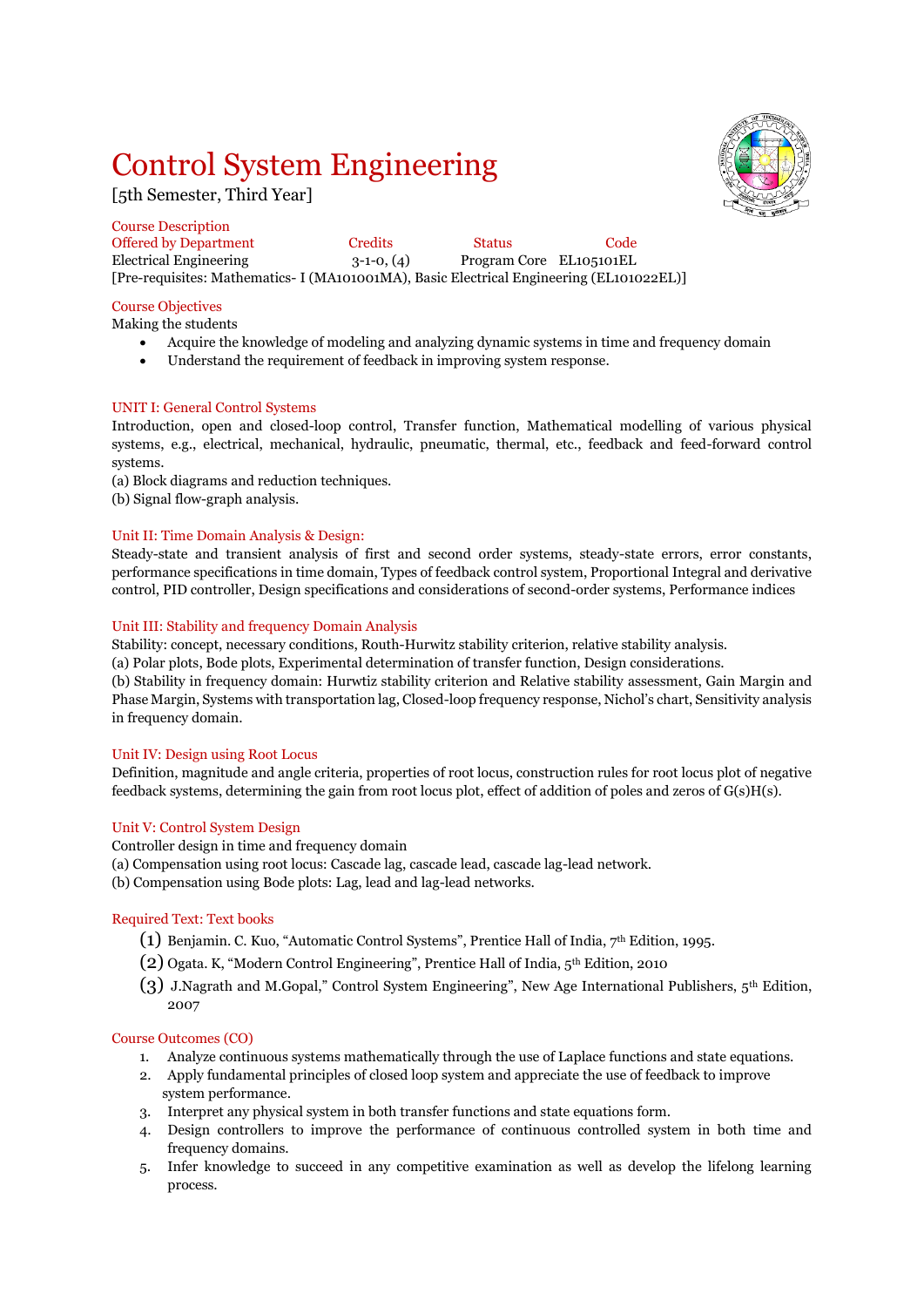## **Mapping and Correlation of COs with POs**

|                 | <b>PO1</b> | PO2 |  | $PQ3   PQ4   PQ4   PQ5   PQ6   PQ7   PQ8$ |  |  | PO9   PO10   PO11   PO12 |  |
|-----------------|------------|-----|--|-------------------------------------------|--|--|--------------------------|--|
| CO <sub>1</sub> |            |     |  |                                           |  |  |                          |  |
| CO <sub>2</sub> |            |     |  |                                           |  |  |                          |  |
| CO <sub>3</sub> |            |     |  |                                           |  |  |                          |  |
| CO <sub>4</sub> |            |     |  | റ                                         |  |  |                          |  |
| CO <sub>5</sub> |            |     |  |                                           |  |  |                          |  |

### **Mapping and Correlation of COs with PSOs**

|                   | <b>PSO1</b> | <b>PSO2</b>    | PSO <sub>3</sub> |
|-------------------|-------------|----------------|------------------|
| CO <sub>1</sub>   | 3           | $\overline{2}$ | 2                |
| CO <sub>2</sub>   | 3           | $\mathbf{2}$   |                  |
| CO <sub>3</sub>   | 3           | $\overline{2}$ | К                |
| CO <sub>4</sub>   | 3           | $\overline{2}$ | З                |
| $\overline{CO_5}$ | ર           | 2              | 2                |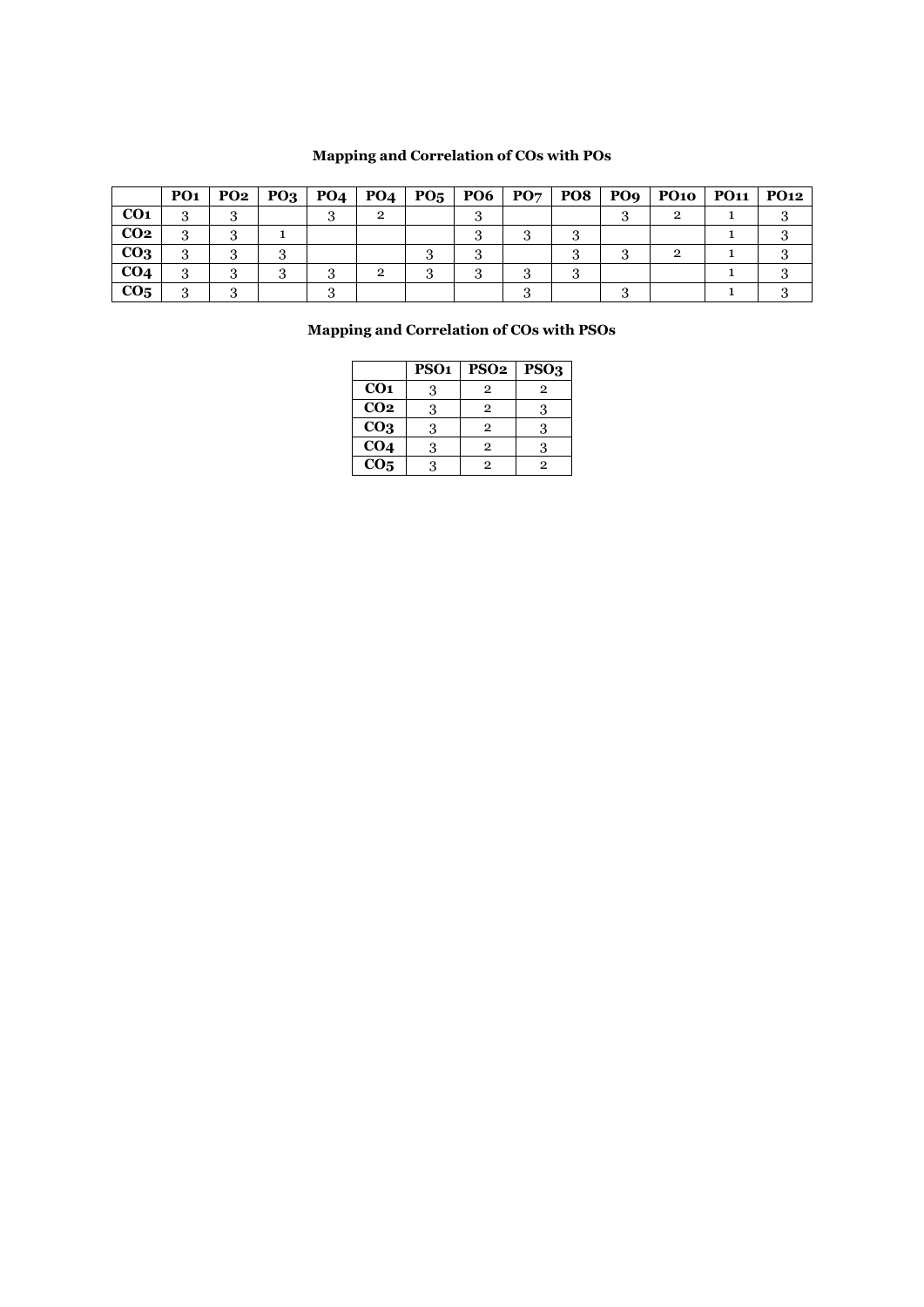# Electrical Machines – II

[5thSemester, 3rd Year]



Course Description Offered by Department Credits Code Status Code Electrical Engineering 3-1-0, (4) Program Core EL105102EL [Pre-requisites: Basic Electrical Engineering EL10I022EL, Electrical Machine –I EL104102EL]

#### Course outcome:

On successful completion of the course the students will be able to:

- l. Understand the operating concept, and analyze the performance of synchronous machine.
- 2. Understand the operating concept, speed control methods and analyze the performance of Induction machine
- 3. Understand the practical application and advantages of induction motor in industries.
- 4. Describe the structure of AC Drive systems and their role in various applications.

#### Course Content

#### Unit 1 Synchronous Machines - I

Theory of non-Salient pole synchronous machines, Equivalent circuit and phasor diagrams of synchronous machines, Saturation effects, Armature reaction, Open circuit, Short circuit and Zero power factor lag tests on synchronous machines, Synchronous reactance, SCR, Voltage regulation of alternators by Synchronous impedance, MMF and Zero power factor method, Steady state power angle characteristics, Excitation systems of alternators.

#### Unit 2 Synchronous Machines - II

Theory of salient pole synchronous machines, Two Reaction theory, Phasor diagram, Power angle characteristics, Determination of  $X_d$  and  $X_q$ , Phasor diagrams. Synchronous motor: Construction, General load/phasor diagram, Torque and Power in salient and non-salient pole motors, V-curves, Capability curve, Synchronous condenser. Parallel operation of synchronous machines, Load sharing, Operation of synchronous machines with infinite bus bars, Synchronizing torque, Active and Reactive power flows.

#### Unit 3 Induction Motor

Theory and operating principle of three phase Induction Machine, Equivalent circuit, Phasor diagram, Torque-Speed (slip) relationship, Testing of induction motors, Circle diagram.

#### Unit 4 Starting and Speed Control

Starting of synchronous machines, damper winding, Hunting: Starting and speed control of induction motor, cogging and crawling, double cage induction motors, Applications.

#### Unit 5 Electric Drives

Induction motor drives, Inverter fed induction motor drive, VSI and CSI fed induction drives, Cyclo-converter fed drives, Static Kramer & Scherbius drives.

#### Course Materials

#### Required Text: Textbooks

- 1. D. P. Nagrath, I. J. Kothari, "Electric Machines", McGraw Hill Education, Fifth edition, 2017.
- 2. A. E. Fitzgerald, Charles Kingsley Jr., Stephen D. Umans, "Electric Machinery", McGraw Hill Education, 6th edition, 2017.
- 3. Gopal K. Dubey, "Fundamentals of Electrical Drives", Narosa, Second Edition, 2010.

#### Optional Materials: Reference Books

- 1. A. E. Clayton, N.N. Hancock, "The Performance and Design of Direct Current Machines," CBS Publications, 2004.
- 2. M. G. Say, "The Performance and Design of Alternating Current Machines," C.B.S. Publishers, 2002.
- 3. Vedam Subrahmanyam, "Electrical Drives: Concepts and Applications," McGraw Hill Education (lndia Private Ltd.), 2011.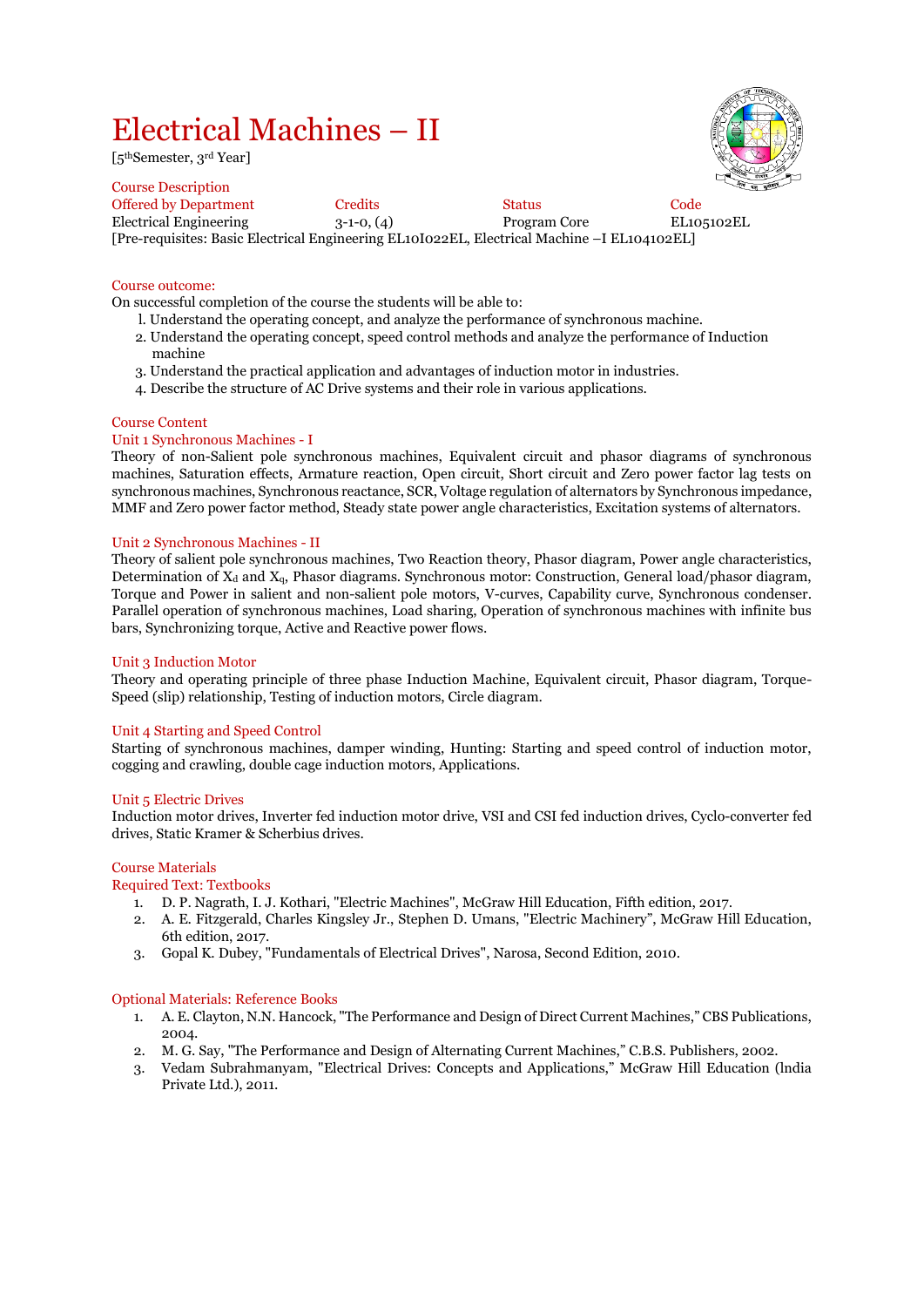## **Mapping of COs and POs**

|                 | PO <sub>1</sub> | PO <sub>2</sub> | PO <sub>3</sub> | PO <sub>4</sub> | PO <sub>5</sub> | PO <sub>6</sub> | PO <sub>7</sub> | PO <sub>8</sub> | PO <sub>9</sub> | <b>PO10</b> | <b>PO11</b> | <b>PO12</b> |
|-----------------|-----------------|-----------------|-----------------|-----------------|-----------------|-----------------|-----------------|-----------------|-----------------|-------------|-------------|-------------|
| CO1             |                 |                 |                 |                 |                 |                 |                 |                 |                 |             |             |             |
| CO <sub>2</sub> |                 |                 |                 |                 |                 |                 |                 |                 |                 |             |             |             |
| CO3             |                 |                 |                 |                 |                 |                 |                 |                 |                 |             |             |             |
| CO4             |                 |                 |                 |                 |                 |                 |                 |                 |                 |             |             |             |

|                 | <b>PSO1</b> | PSO <sub>2</sub> | <b>PSO3</b> |
|-----------------|-------------|------------------|-------------|
| CO <sub>1</sub> |             |                  |             |
| CO <sub>2</sub> |             |                  |             |
| CO <sub>3</sub> |             |                  |             |
| CO <sub>4</sub> |             |                  |             |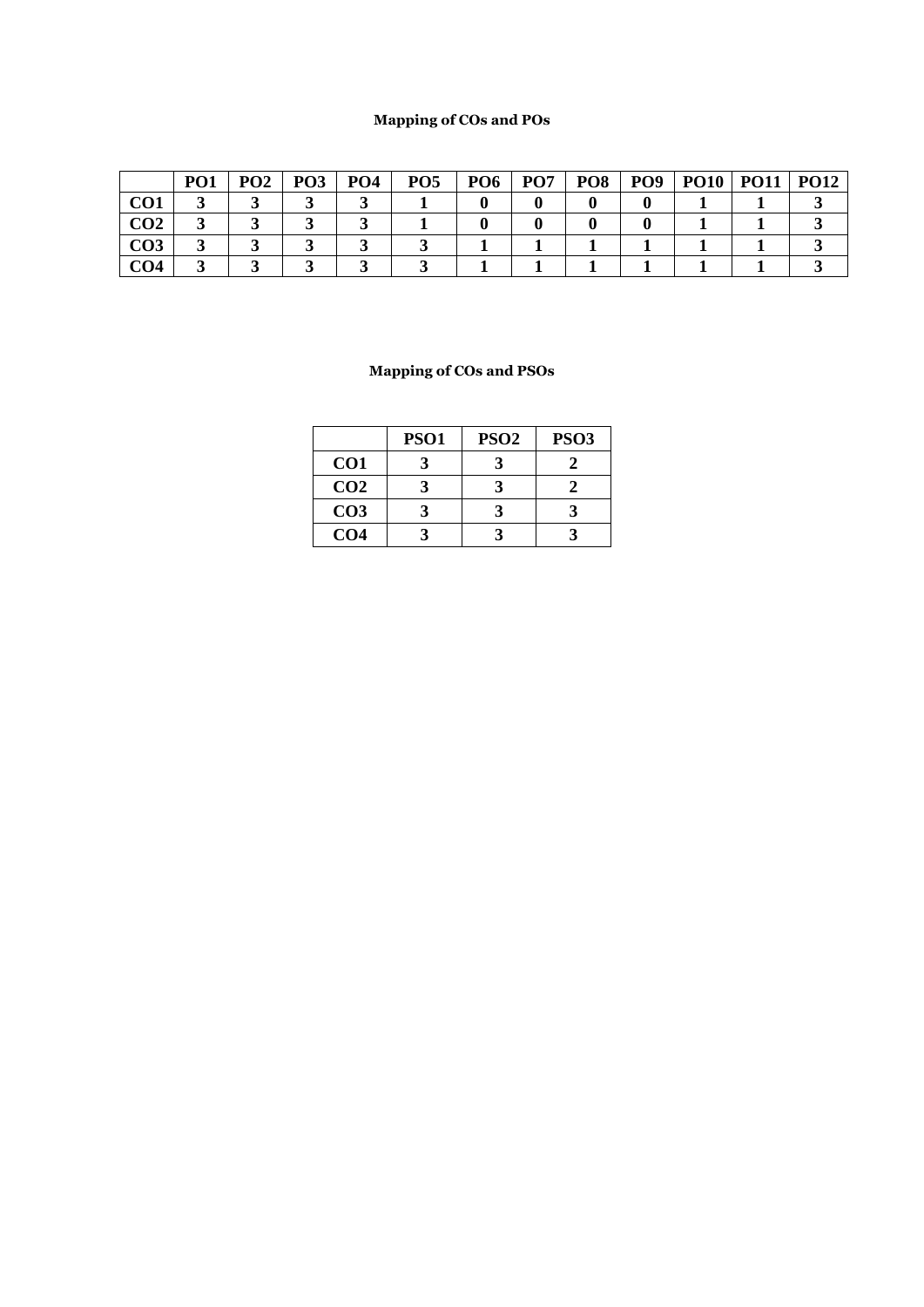## Power System Analysis

[5th Semester, Third Year]

| 1500<br>£. | Area R |
|------------|--------|
| s<br>¢,    | 룁      |
|            |        |
| ūv         |        |
|            |        |

OF TECHNOL

| <b>Course Description</b>    |              |               |      |
|------------------------------|--------------|---------------|------|
| <b>Offered by Department</b> | Credits      | <b>Status</b> | Code |
| Electrical Engineering       | $3-1-0, (4)$ | Program Core  | EL10 |

 $3-1-0$ ,  $(4)$  Program Core EL105103EL

[Pre-requisites: Electrical Power System (EL103105EL)]

#### Course Objectives

To model various power system components and carry out load flow, short circuit, and stability studies.

#### Course Content

#### Unit 1 Symmetrical Three-Phase Short Circuit

Calculation of interrupting capacity of circuit breakers, Current limiting reactors, Symmetrical components, Synthesis of unbalanced phasors from symmetrical components, Representation of phase variables voltage, Current and Power in terms of symmetrical components, Sequence impedances of power system elements, Sequence networks of power system elements, Phase shift in star-delta transformer banks, Formulation of bus impedance matrix.

#### Unit 2 Unsymmetrical Short Circuits

Single line-to-ground, Line-to-line, Double-line-to-ground faults on unloaded alternators, Unsymmetrical faults on power systems, Fault through impedance, Open conductor faults.

#### Unit 3 Power System Stability

The stability problem, Steady-state stability, Transient stability, Swing equation, Equal area criterion of stability, Application of equal area criterion, Step-by-step solution of the Swing equation, Factors affecting transient stability.

#### Unit 4 Load Flow Studies

Formulation of bus admittance matrix, Formulation of load-flow equations and their solution techniques, Digital computer techniques, Reactive power optimization.

#### Unit 5 Automatic Generation & Voltage control

Introduction, Single area and two area load frequency control and Economic dispatch control, Optimal (two area) Load frequency control, Automatic voltage control, Tie-line bias control.

#### Course Materials

Required Text: Textbooks

- 1. I. J. Nagrath, D. P. Kothari, "Modern Power System Analysis", McGraw Hill Education, 4th edition, 2011.
- 2. Hadi Saadat, "Power System Analysis", McGraw Hill Education India Pvt. Ltd., 2002.

#### Optional Materials: Reference Books

- 1. Ashfaq Husain, "Electrical Power Systems", CBS Publication, 5th edition, 2018.
- 2. Olle I. Elgerd, "Electric Energy Systems Theory: An Introduction", McGraw Hill Education, 2nd edition, 2017.
- 3. Arthur R. Bergen, Viay Vittal, "Power Systems Analysis", Pearson Education, 2nd edition, 2002.
- 4. J. Grainger and William D. Stevenson Jr., "Power System Analysis", John McGraw Hill Education, 2017.

#### COURSE OUTCOME:

Course Outcomes (COs) on completion of the course students will be able to:

- 1. Analyze and apply the concepts of symmetrical components
- 2. Identify and solve symmetrical & unsymmetrical faults
- 3. Utilize the knowledge of power system stability to evaluate the operation under steady state & transient state condition.
- 4. Predict the load demand using load flow analysis
- 5. Develop the capability to estimate economical load distribution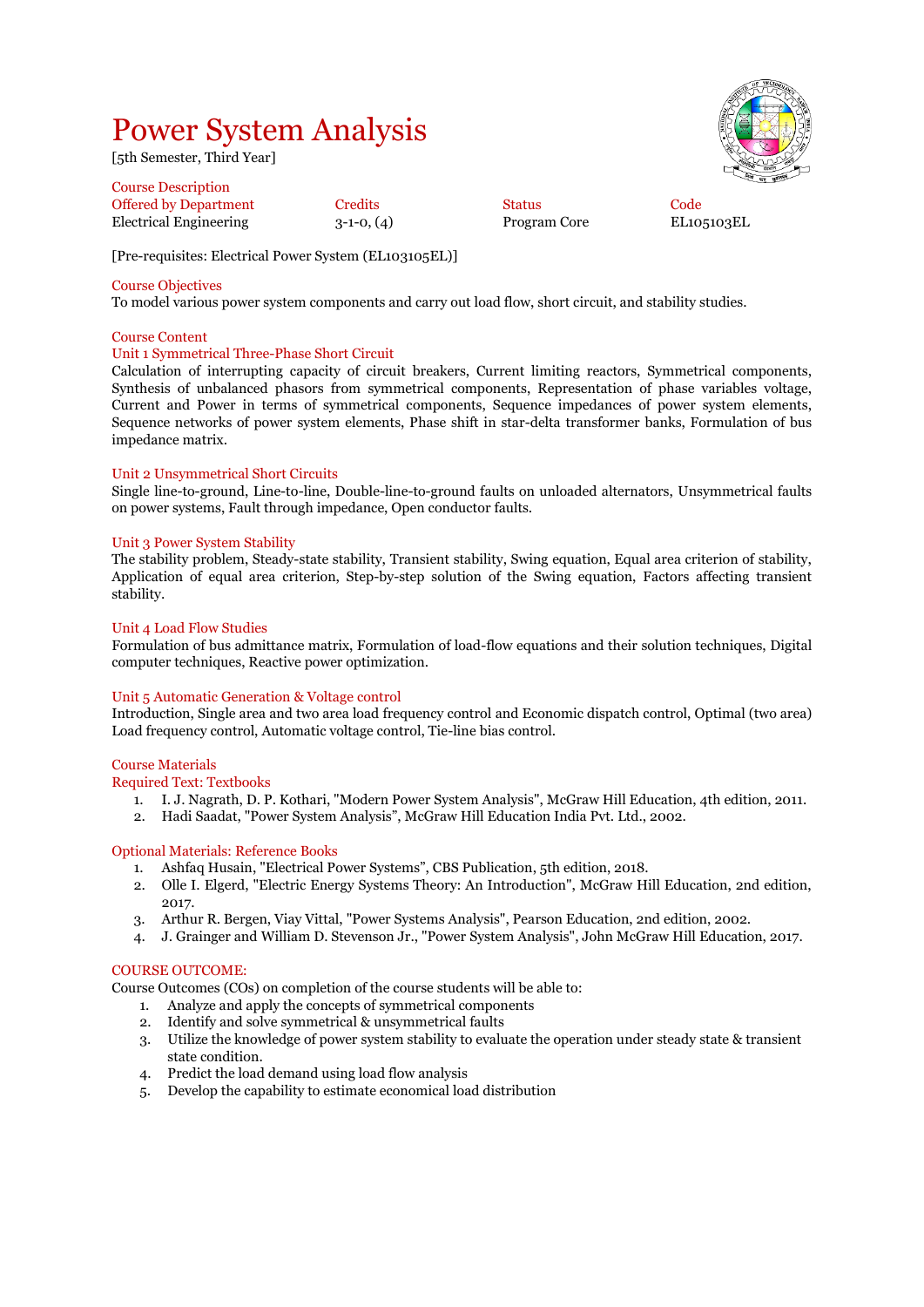## **Mapping of COs and POs**

|                 | PO <sub>1</sub> | PO2 | PQ <sub>3</sub> | PO <sub>4</sub> | $PO5$   PO6 | $\mathbf{PO}\mathbf{7}$ | PO8 | PO <sub>9</sub> | $PO10$ $PO11$ | PO12 |
|-----------------|-----------------|-----|-----------------|-----------------|-------------|-------------------------|-----|-----------------|---------------|------|
| CO <sub>1</sub> |                 | 2   |                 |                 |             |                         |     |                 |               |      |
| CO <sub>2</sub> |                 |     |                 |                 |             |                         |     |                 |               |      |
| CO <sub>3</sub> |                 |     |                 |                 |             |                         |     |                 |               |      |
| CO <sub>4</sub> |                 |     |                 |                 |             |                         |     |                 |               |      |
| CO <sub>5</sub> |                 |     |                 |                 |             |                         |     |                 |               |      |

|                   | <b>PSO1</b> | <b>PSO2</b> | PSO <sub>3</sub> |
|-------------------|-------------|-------------|------------------|
| CO <sub>1</sub>   | 3           |             | 2                |
| CO <sub>2</sub>   | 3           |             | 2                |
| CO <sub>3</sub>   | 3           |             | 9                |
| $\overline{CO_4}$ |             |             | 9                |
| $\overline{CO}$ 5 |             |             | 9                |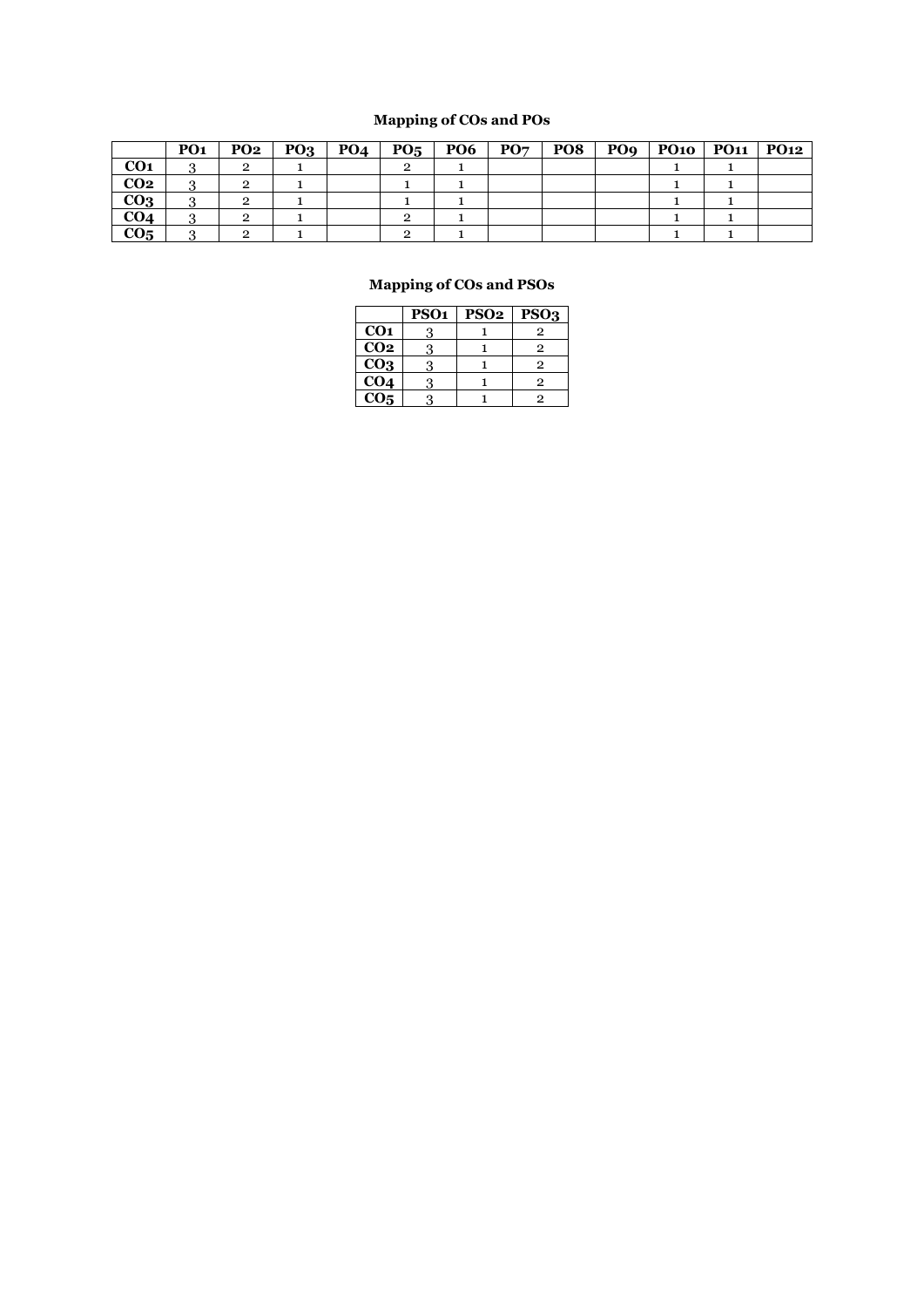## Advanced Power Electronics

[5th Semester, Third Year]

Course Description Offered by Department Credits Status Code Electrical Engineering 3-0-0, (3) Program Elective EL105201EL [Pre-requisites: Power Electronics (EL104103EL)]

#### Course Objectives

To understand the configuration, working and applications of converters and inverters.

#### Course Content Unit I Overview

Overview of Power Electronics, Review of Phase Controlled Converters: Single and three-phase controlled converters, power factor improvement techniques, PWM rectifiers: equal area PWM, sine PWM, Single Phase and Three phase boost rectifier circuits.

#### Unit II Power Converters

Basic concepts of Switching-Mode Regulators, Comparison of Regulators, Multi-output Boost Converter, Diode Rectifier-Fed Boost Converter, Averaging Models of Converters, State–Space Analysis of Regulators, Design Considerations for Input Filter and Converters, Drive IC for Converters.

#### Unit III Power Inverters

Single phase and Three phase inverters, Voltage Source Inverter: 120º and 180º conduction modes, PWM techniques of voltage fed converters: Selective Harmonic Elimination (SHE), sine modulation, Third harmonic injection, Hysteresis Current Control, Sigma-Delta Modulation, Space Vector Pulse Width Modulation: undermodulation and over-modulation and their implementation Current Source inverters and their role in high power drives: Auto-sequential Current Fed inverter, Pulse Width Modulation of CSI.

#### Unit IV Cyclo-converters

Single phase and three phase Cyclo - converters. Reduction in Output Harmonics. Three phase matrix converters and their control, basic input filter, protection of matrix converter. Zero voltage and zero current switching, resonant switch converters, and comparison with hard switching.

#### Unit V Multilevel Inverters

Multilevel Inverters, Diode Clamped MLI, Flying Capacitor MLI, Cascaded H-Bridge topology: operation with equal and unequal DC voltages, Carrier modulation schemes of multilevel inverter, Applications of Power Electronic.

#### Course Materials

#### Required Text: Textbooks

- 1. Rashid M. H., "Power Electronics Circuits, Devices and Applications", Prentice Hall India, Third Edition, New Delhi, 2014.
- 2. Mohan, Undeland and Robins, "Power Electronics Concepts, applications and Design, John Wiley and Sons, Third Edition, Singapore, 2007
- 3. B.W. Williams 'Power Electronics: Devices, Drivers, Applications and Passive Components, Tata McGraw Hill.

#### Optional Materials: Reference Books

- 1. L. Umanand, Power Electronics, Essentials and Applications, Wiley India Pvt. Ltd.
- 2. Philip T Krein, "Elements of Power Electronics", Oxford Press
- 3. B.K. Bose: Modern Power Electronics and AC Drives, Prentice Hall India Learning Private Limited, 2005.
- 4. Robert Erickson and Dragon Maksivimovic, Fundamentals of Power Electronics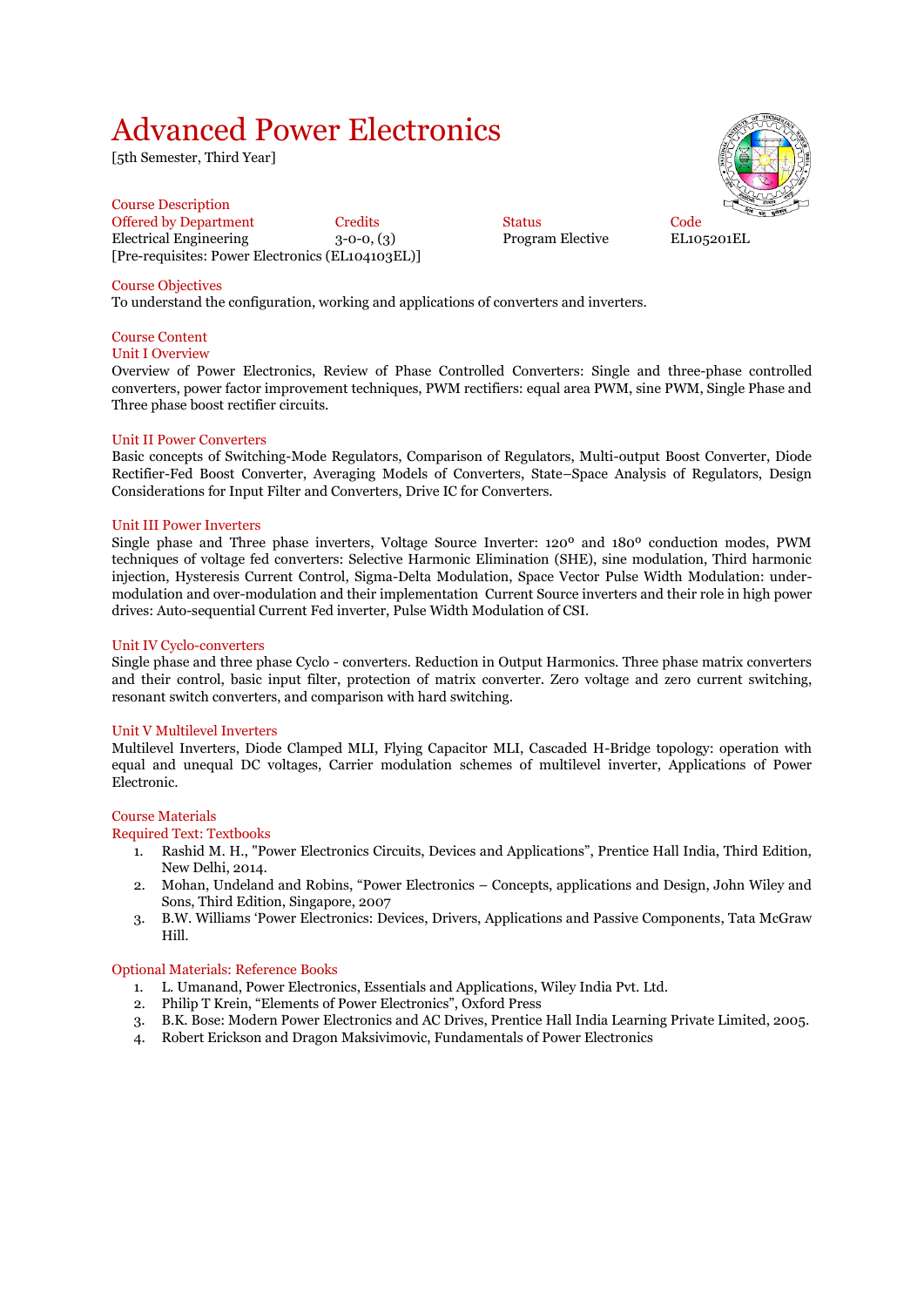## Digital Electronics and Embedded system

[5<sup>th</sup> Semester, Third Year]

Course Description Offered by Department Credits Code Status Code Electrical 3-0 (3) Program Elective EL105202EL [Pre-requisites: PHYSICS II :PH10I006PH]



#### Course Objectives

- 1. To acquire knowledge of logic gates and logic families with characteristics and minimization techniques of Boolean functions.
- 2. To understand the operation of combinational and sequential circuits and their applications in design of complex digital circuits.
- 3. Develop the concept of embedded system, its operation, interfacing and its applications in digital platform.

#### Course Content

#### Unit-1 Logic families

Review of basic logic gates, Number system Bipolar Logic Families (TTL, ECL), MOS logic families (NMOS and CMOS) and their electrical behavior, Boolean Algebra, Boolean Minimization methods

#### Unit-2 Combinational Circuits

Combinational Circuit Building Blocks: Multiplexers, Decoders, Encoders, ROM, binary and BCD adders/Subtractors etc, Logic Implementation using Programmable logic devices

#### Unit-3 Sequential Circuits

Flip- Flops: RS, JK, T and D, Registers (shift, universal etc.) and counters, state diagram and Applications, ADC &DAC.

#### Unit-4 Embedded Systems

Introduction to embedded systems, basic components, its characteristics, Embedded processors & processor technology- General purpose processor (software), single purpose processor (hardware), Firmware, Applicationspecific processors: IC technology- Full custom/VLSI, semi-custom –ASIC (Gate Array and standard Cell), PLD

#### Unit-5 Peripherals and Interfacing

Peripherals and Interfacing: Adding Peripherals and Interfacing- Serial Peripherals and Interfacing- Serial Peripheral Interface (SPI), Inter Integrated Circuit (I<sup>2</sup>C), Interfacing External ADC and DAC

#### Course Materials

Required Text: Text books

- 1. R.P Jain , "Modern Digital Electronics", MC Grawhill Education
- 2. Embedded Systems, Shibu K, Tata McGraw Hill Publishing, New Delhi 2009
- 3. Vahid, Frank and Givargis, Tony, "Embedded System Design A Unified hardware/Software Introduction", John Wiley & Sons, (Asia) Pvt Ltd., Replika Press Pvt.

#### Optional Materials: Reference Books

- 1. Neil H. E. Weste and K. Eshragian," Principles of CMOS VLSI Design: A System Perspective," 2nd edition, Pearson Education (Asia) Pvt. Ltd.
- 2. S. Salivahanan, S. Arivazhagan, " Digital circuits and design", OXFORD University press
- 3. Anand Kumar, "Fundamental of Digital circuits", PHI publisher
- 4. Raj Kamal, "Embedded Systems: Architecture, Programming and Design", Third Edition, McGraw Hill Education (India)
- 5. Leach, Malvino&GautamSaha "Digital principle and Application", MC Grawhill Education

#### Course outcome:

On successful completion of the course students will be able to:

1. Explain the basic knowledge of various logic families, logic circuit and able to apply methods to minimize Boolean expressions.

2. Design various combinational circuit and its applications in PLDs and FPGA in digital platform.

3. Design various sequential circuits and its application in various fields and knowledge of ADC & DAC converters

4. Impart the knowledge of embedded system, operation, processors used and its interfacing with the peripheral devices for various applications.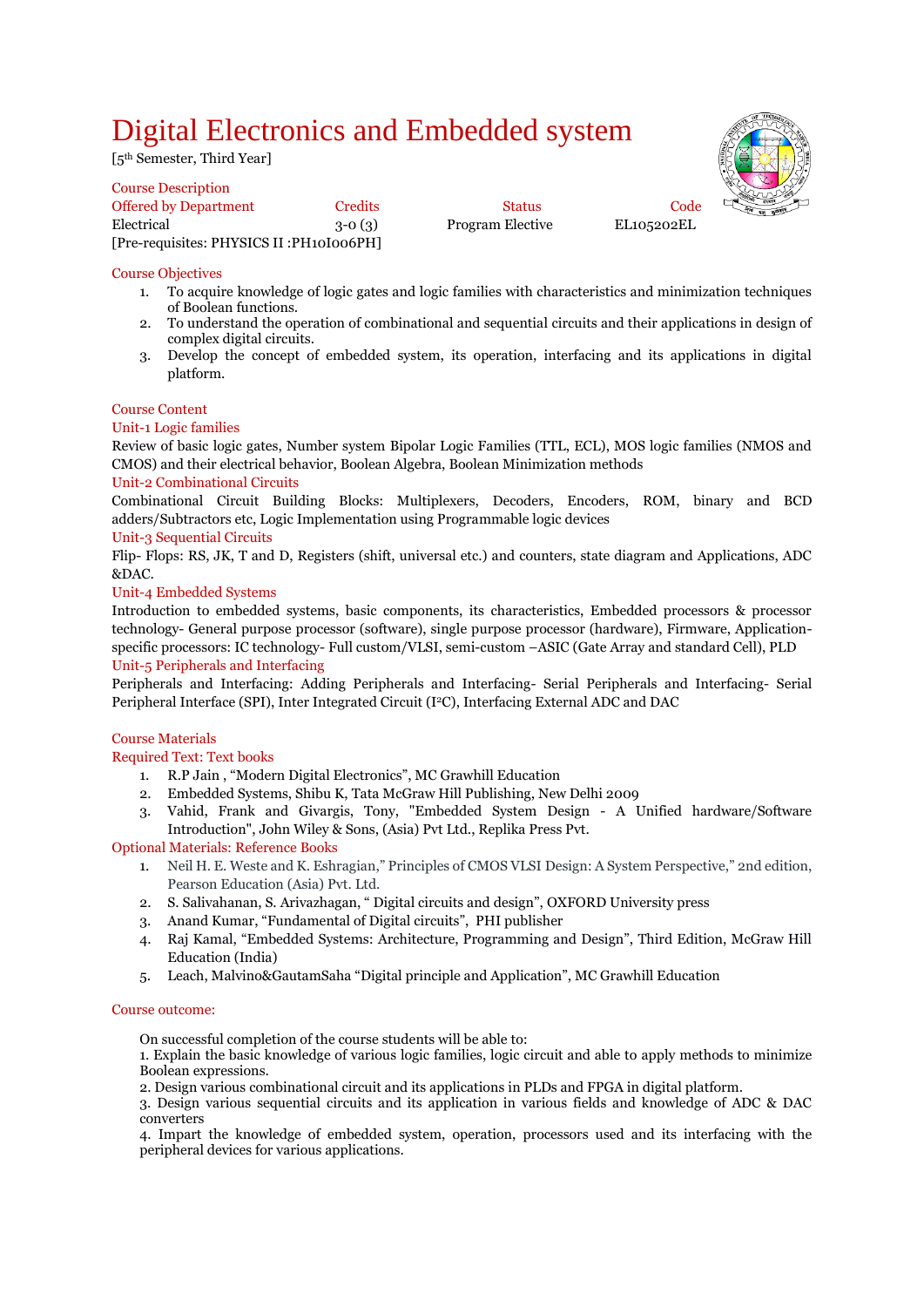## **Mapping of course outcomes with program outcomes**

|                 | PO <sub>1</sub> | <b>PO2</b> | PQ <sub>3</sub> | PO <sub>4</sub> | $P_{05}$ | PO <sub>6</sub> | PO7 | PO <sub>8</sub> | PO <sub>9</sub> | <b>PO10</b> | <b>PO11</b> | <b>PO12</b> |
|-----------------|-----------------|------------|-----------------|-----------------|----------|-----------------|-----|-----------------|-----------------|-------------|-------------|-------------|
| CO <sub>1</sub> |                 |            |                 |                 |          |                 |     |                 |                 |             |             |             |
| CO <sub>2</sub> | $\cdot$         |            |                 |                 |          |                 |     |                 |                 |             |             |             |
| CO <sub>3</sub> | .,              |            |                 |                 |          |                 |     |                 |                 |             |             |             |
| CO <sub>4</sub> |                 |            |                 |                 |          |                 |     |                 |                 |             |             |             |

## **Mapping of course outcomes with program specific outcomes**

|                 | PSO <sub>1</sub> | <b>PSO2</b> | PSO <sub>3</sub> |
|-----------------|------------------|-------------|------------------|
| CO <sub>1</sub> |                  |             |                  |
| CO <sub>2</sub> |                  |             |                  |
| CO <sub>3</sub> |                  |             |                  |
| CO <sub>4</sub> |                  |             |                  |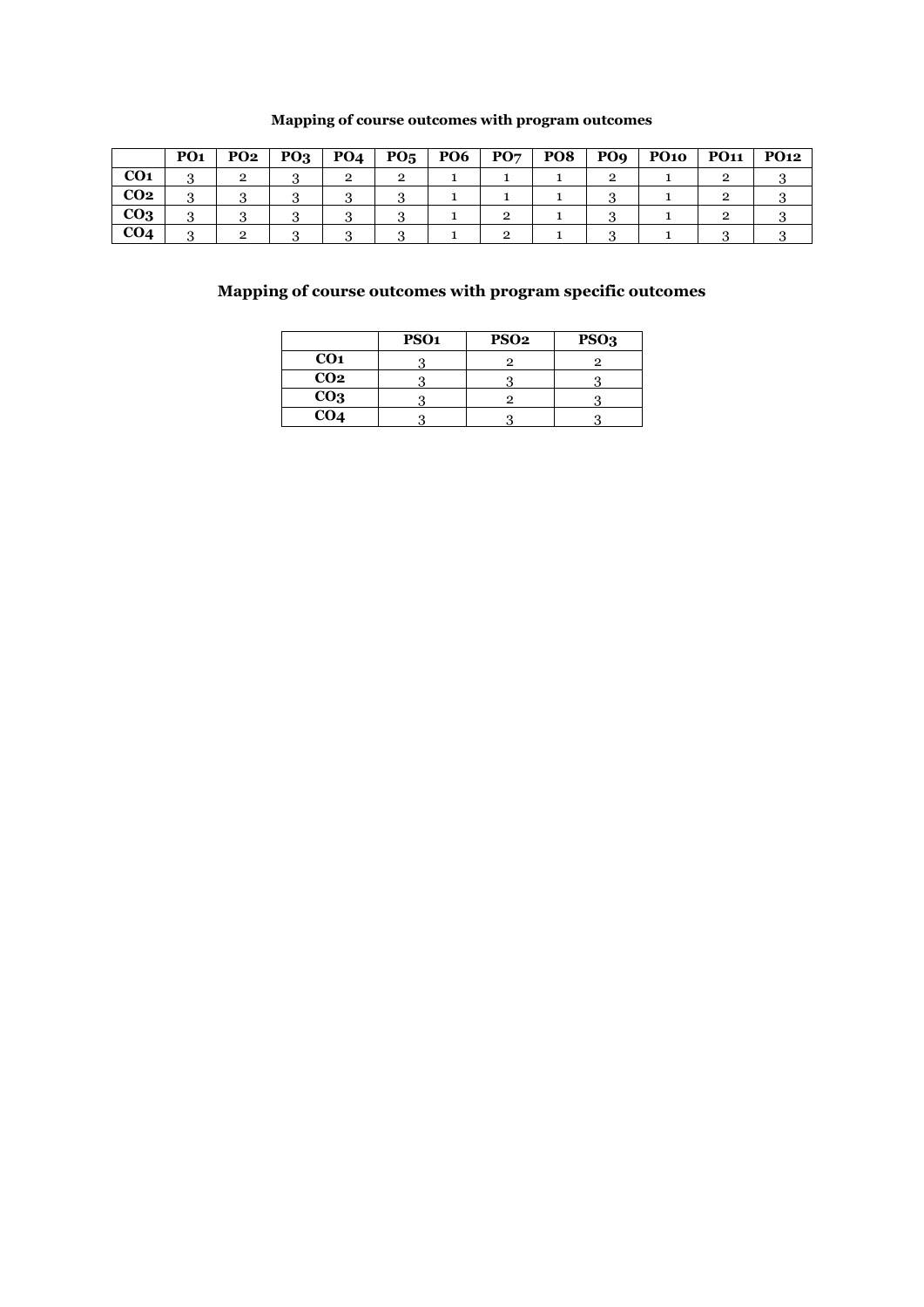## Introduction to AI & ML

[5th Semester, Third Year]

#### Course Description Offered by Department Credits Code Status Code Electrical Engineering 3-0-0, (3) Program Elective EL105203EL [Pre-requisites: NIL]

Course Objectives:

- 1. To intrduce the fundamentals of Artificial Intelligence and its applications.
- 2. To learn the basics of machine learning and its associated terminalogies.
- 3. To learn the length of artificial neral networks from its basics to variants of CNN.

#### Course Content

#### Unit-1 Fundamentals of Artificial Intelligence (AI)

Concepts of intelligence, knowledge and learning, Problem formulation, State space search, Heuristic search, Knowledgerepresentation, Constraint satisfaction, Uncertainty in AI, Brief introduction to Fuzzy logic and Genetic Algorithms, Popular Applications of AI.

#### Unit-2 Introduction to Machine Learning

Basic definitions, Hypothesis space and inductive bias, Candidate elimination algorithms, Statistical learning, Evaluation, Cross-validation, Supervised learning, Unsupervised learning, Reinforcement learning, Regression, Classification, Clustering ,Association, Overfitting, Bias-Variance trade off, Regularization, Optimization, Activation functions.

#### Unit-3Machine Learning Algorithms

Linear Regression, Logistic Regression, K-Nearest Neighbour, Decision Trees, Support Vector Machine, Naïve Bayes, Random forest, Gradient boosting, Clustering Techniques: K-Mean, Fuzzy C means and Hierarchical Clustering.

#### Unit-4 Neural Network and CNN

Introduction to Neural Networks, Biological Neuron model and extension to artificial Neuron models, McCulloch-Pitts model,Perceptron, Multi-layer perceptron, Feed forward network Back-propagation, introduction to deep neural network,Convolution NeuralNetwork (CNN), layers in CNN, CNN models for Image recognition (Alexnet, VGG, Resnet, Inception Net etc.),

#### Course Materials

Required Text: Text books

- 1. S. Russell and P. Norvig, Artificial Intelligence: A Modern Approach, 3rd edition, Pearson Education, 2015
- 2. Bishop, C. M. Neural Networks for Pattern Recognition Oxford University Press. 1995.
- 3. S. N. Sivanandam and S. N. Deepa, Principles of Soft Computing, Wiley India Pvt Ltd, 2011.
- 4. Tom M. Mitchell,Machine Learning, McGraw Hill Science Publication.

#### Optional Materials: Reference Books

- 1. Elaine Rich and Kelvin Knight, Artificial Intelligence, 3rd edition, Tata McGraw Hill, 2017.
- 2. Dan.W. Patterson, Introduction to AI and Expert Systems PHI, 2007.
- 3. Bishop C., Pattern Reorganization and Machine Learning, Berlin Springer Verlag.
- 4. E. Alpaydin, Introduction to Machine Learning, Prentice Hall of India, 2006.

#### Course Outcomes

On successful completion of the course students will be able to:

- 1. Explain concepts and applications of Artificial Intelligence.
- 2. Illustrate fundamentals and types of machine learning.
- 3. Elucidate different supervised and unsupervised machine learning algorithms.
- 4. Analyze and explain working of artificial neural network .
- 5. Explain the concepts and working of Convolution Neural Network (CNN) and its well-known architectures.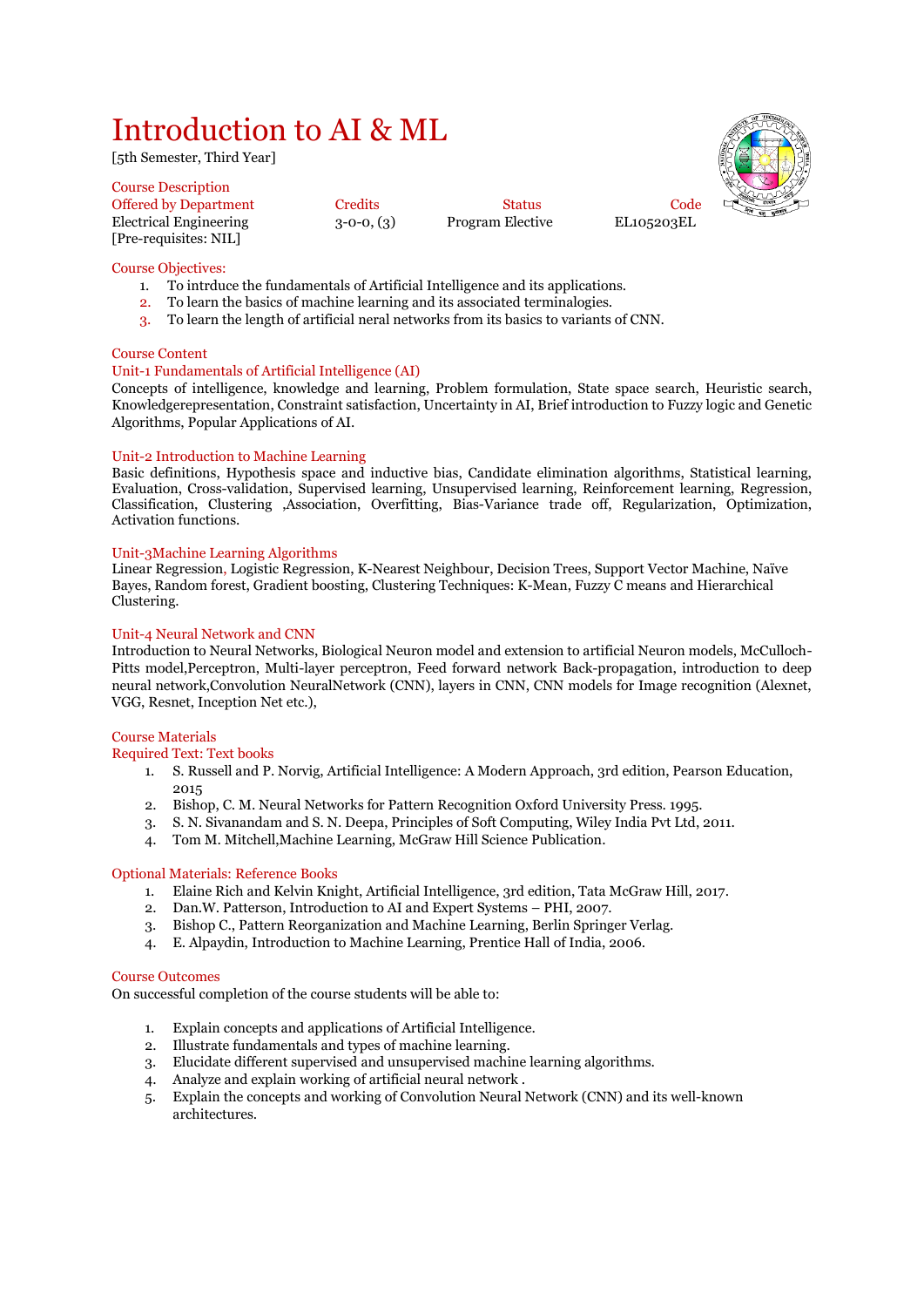## **Mapping of COs and POs**

|                 | <b>PO1</b>   |                |                |                |  |  |  | PO2   PO3   PO4   PO5   PO6   PO7   PO8   PO9   PO10   PO11 | PO12 |
|-----------------|--------------|----------------|----------------|----------------|--|--|--|-------------------------------------------------------------|------|
| CO <sub>1</sub> | З            | 3              | 3              | $\overline{2}$ |  |  |  |                                                             | 3    |
| CO <sub>2</sub> | $\mathbf{p}$ | $\mathfrak{D}$ | $\overline{2}$ | $\overline{2}$ |  |  |  | $\overline{2}$                                              |      |
| CO <sub>3</sub> | 3            | 3              | 3              | $\overline{2}$ |  |  |  | 3                                                           | 3    |
| CO <sub>4</sub> | 3            | 3              | 3              | $\overline{2}$ |  |  |  |                                                             |      |
| CO <sub>5</sub> | 3            | 3              | 3              | $\mathfrak{D}$ |  |  |  |                                                             |      |

|                 | PSO <sub>1</sub> | <b>PSO2</b> | PSO <sub>3</sub> |
|-----------------|------------------|-------------|------------------|
| CO <sub>1</sub> | 3                | 3           | 3                |
| CO <sub>2</sub> | 3                | 3           | 3                |
| CO <sub>3</sub> | 3                | 3           | 3                |
| CO <sub>4</sub> | 3                | 3           | 3                |
| CO <sub>5</sub> | 3                | 3           | 3                |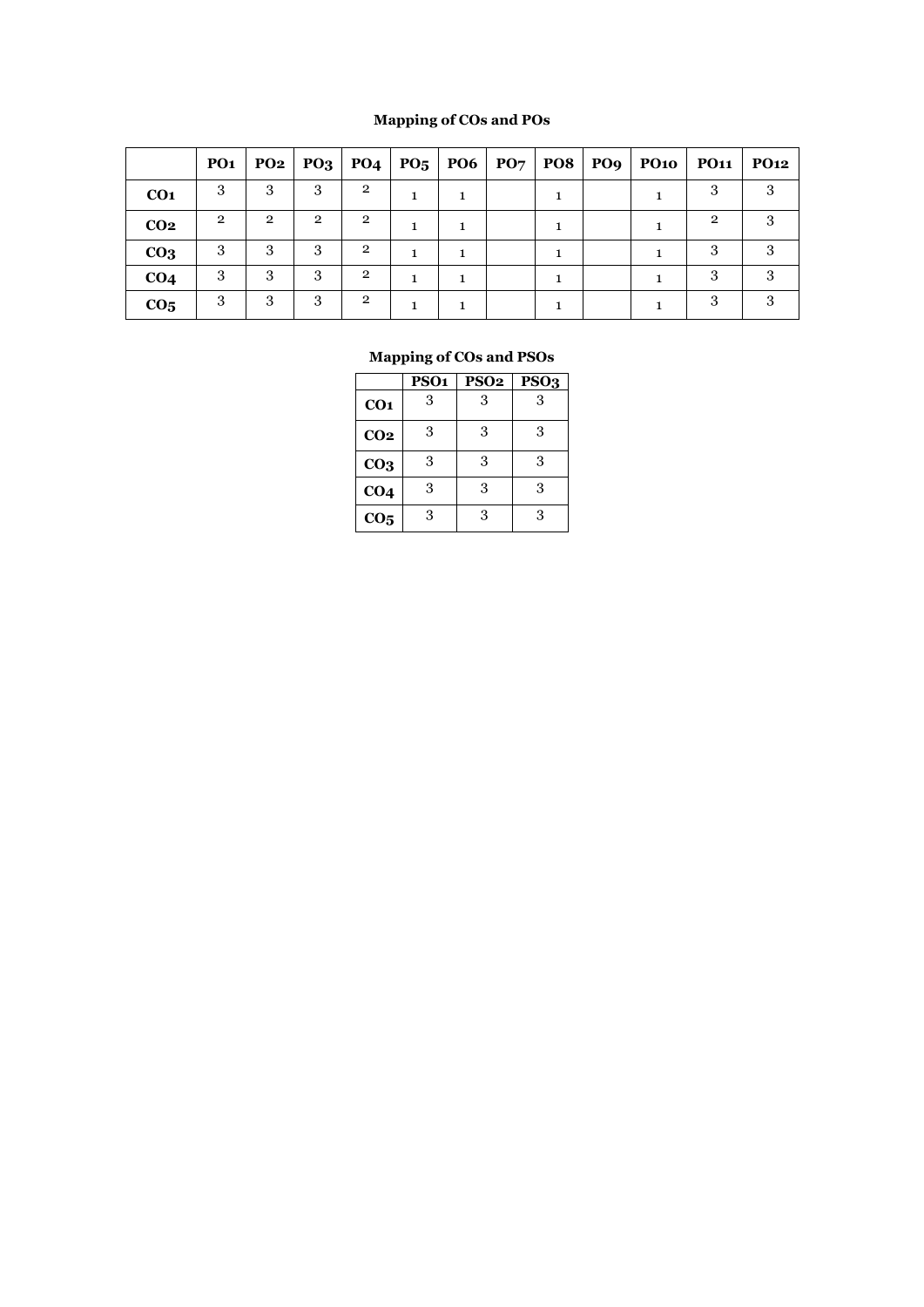## Biomedical Instrumentation

[5th Semester, Third Year]



| <b>Course Description</b>    |                  |               |            |  |
|------------------------------|------------------|---------------|------------|--|
| <b>Offered by Department</b> | Credits          | <b>Status</b> | Code       |  |
| Electrical                   | $4 - 0 - 0, (4)$ | РE            | EL105204EL |  |
| [Pre-requisites: NIL]        |                  |               |            |  |
| <b>Course Objectives</b>     |                  |               |            |  |
|                              |                  |               |            |  |

- Learning about usage of technology in healthcare.
- Study of various biomedical signals.
- Understanding the working of measurements for biomedical signals

#### Course Content

#### UNIT-I: INTRODUCTION

Physiological systems of human body: Neuronal, muscular, cardiovascular and respiratory systems, Source of bioelectric potential resting and action potential, propagation of action potential. Basics of Biomedical Instrumentation: Biometrics, basic design specifications of biomedical instrumentation system in terms of range, linearity, hysteresis, frequency response, accuracy, signal to noise ratio, stability insolation simplicity.

#### UNIT-II: BIOELECTRIC SIGNAL

Bioelectric signals, Microelectrodes, skin surface electrode, needle electrode, electrodes and lead systems for EEG, ECG, EMG. Transducer for biomedical applications, factors governing the selection of transducer, pressure, temperature, flow, biomedical ultrasonic transducer.

#### UNIT-III: MEASURING INSTRUMENTS

Blood pressure, blood flow, cardiac output, cardiac rate and heart sound measurements, electrocardiograph, phonocardiograph, plethysmograph, echoctrocardiograph, respiratory system measurements, instrumentation for clinical laboratory, measurement of electrical activity in neuromuscular system and brain.

#### UNIT-IV: MEDICAL IMAGING

Medical imaging: X-ray imaging, Computer tomography (CT), Magnetic Resonance imaging, Ultrasound imaging.

#### UNIT-V: PATIENT MONITORING SYSTEMS

Patient care and monitoring systems, safety measures. Computer applications, biotelemetry, prosthetics and orthotics, assisting and therapeutic devices, Laser applications in medicine.

#### Course material

1. Joseph J. Carr and John M. Brown, *"Introduction to Biomedical Equipment Technology"*, 4th ed., Singapore: Pearson Education, Inc., (2001). (ISBN 81-7808- 327-2)

2. Cromwell L., Weibell F. J. and Pfeiffer E. A., *"Biomedical Instrumentation and Measurements"*, 2nd ed. Singapore: Pearson Education, Inc., (2003). (ISBN 812970028X)

#### Course Outcomes:

After the completion of the course the student will be able to:

- 1. The insight of instrumentation applications in medical field and this covers brief description about the human physiology and bioelectrical potentials.
- 2. The various bioelectric signals used for the bioelectrical potentials measurement.
- The overview of other medical instruments and healthcare monitoring systems. 3. The overview of other medical 4. The various imaging systems.
- 
- 5. Various monitoring systems and patient care.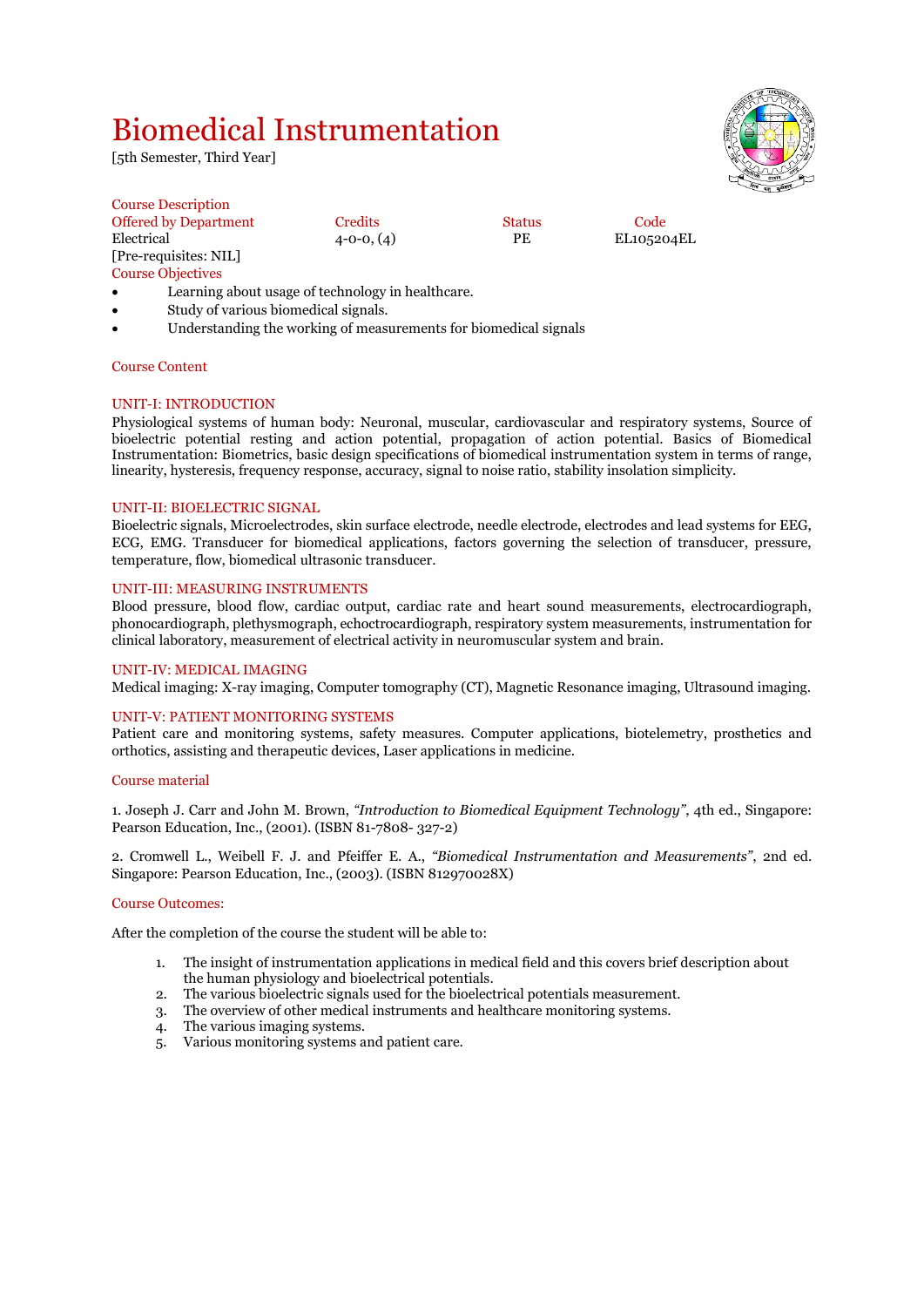## **Mapping of COs and POs**

| POs<br>$\cos$   |                |   |   |   |   |                | PO1  PQ2  PO3  PO4  PO5  PO6  PO7  PO8  PO9  PO10  PO11  PO12 |   |               |
|-----------------|----------------|---|---|---|---|----------------|---------------------------------------------------------------|---|---------------|
| CO <sub>1</sub> | 3              | 1 | 3 | 1 | 3 | $\overline{2}$ |                                                               | 3 | 3             |
| CO <sub>2</sub> | 3              |   | 3 |   | 3 | $\overline{2}$ |                                                               |   |               |
| CO <sub>3</sub> | 3              | 1 | 3 |   | 3 | $\overline{2}$ |                                                               | 3 | 3             |
| CO <sub>4</sub> | $\overline{2}$ |   | 3 |   | 3 | $\overline{2}$ |                                                               | 3 | $\mathcal{P}$ |
| CO <sub>5</sub> | 3              | 1 | 3 |   | 3 | $\overline{2}$ |                                                               | З | 2             |

|                 | PSO <sub>1</sub> | <b>PSO2</b> | PSO <sub>3</sub> |
|-----------------|------------------|-------------|------------------|
| CO <sub>1</sub> | 3                | 3           | 3                |
| CO <sub>2</sub> | 3                | 1           | 3                |
| CO <sub>3</sub> | 3                | 1           | 3                |
| CO <sub>4</sub> | $\overline{2}$   | 1           | 3                |
| CO <sub>5</sub> | 3                | 3           | 3                |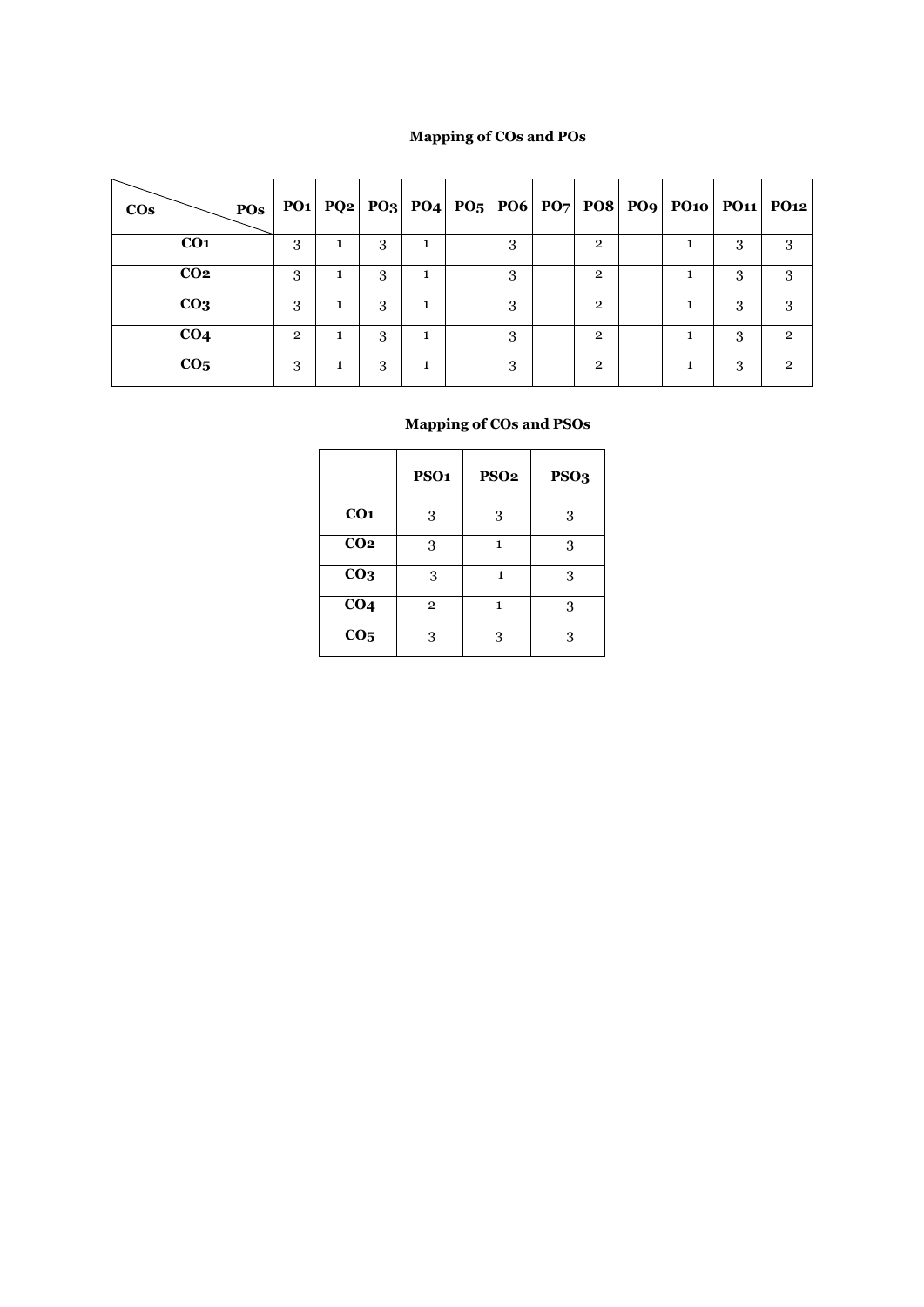## Electrical Engineering Materials

[5th Semester, Third Year]

| <b>Course Description</b>    |                |                         |      |
|------------------------------|----------------|-------------------------|------|
| <b>Offered by Department</b> | <b>Credits</b> | <b>Status</b>           | Code |
| Electrical                   | $3-0-0, (3)$   | <b>Program Elective</b> | EL10 |
| [Pre-requisites: NIL]        |                |                         |      |

Program Elective EL105205EL

#### Course Objectives

- 1. To learn in depth about electrical and magnetic properties of materials.
- 2. To study properties of conductor, semiconductor and dieectric materials. dielectric and semiconductor materials.
- 3. To introduce the optical properties of solids.

#### Course Content

#### Unit 1 Conducting materials

Review of energy bands, description of materials, drift velocity, collision time, mean free path, mobility, conductivity, relaxation time, factors affecting conductivity of materials, types of thermal conductivity, Wiedmann-Franz law, super conductivity, effect of magnetic field, properties and application of high conducting materials, properties and applications high resistive material.

#### Unit 2 Semiconductors

Review of Silicon and Germanium as semiconducting materials, Continuity Equation, P-N junction, Hall effect, mobility, Drift & Diffusion, Diffusion & Transition capacitances of P-N junction.

#### Unit 3 Dielectric materials

Behavior of dielectric materials in static electric field, Dipole moments, Polarization, Dielectric constant, Polarizability, Susceptibility, mechanisms of polarization, behavior in alternating field, dielectric loss, loss tangent, types of dielectric & insulating materials, electrostriction, Piezo - electricity, Properties and Applications of gaseous( $H_2$ , N<sub>2</sub>, SF<sub>6</sub> etc), liquid ( transformer oil, capacitor oil, paints etc) and solid (fibrous, paper board, wood, plastic, mica, ceramic material, rubber etc.) insulators.

#### Unit 4 Magnetic materials

Permeability, Magnetic susceptibility, magnetic moment, Magnetization, Dipole moment, types of magnetic materials, Magnetostriction, eddy current & hysteresis losses, applications of silicon steel, soft and hard magnetic material.

#### Unit 5 Optical properties of solids

Photo emission, photo emission materials, electro luminescence junction diode, photo emitters, photo transistor, photo resistors, injunction lasers, solar cell, optical properties of semiconductor, application of photo sensitive materials (CRT, Tube light, photo panels).

#### Course Materials

#### Required Text: Textbooks

- 1. Electrical Engineering Materials: A.J. Dekker, PHI.
- 2. Millman & Halkias , "Millman's Electronic Devices & Circuits", McGraw Hill Education; 4th edition, 2015.

#### Optional Materials: Reference Books

- 1. S.P Seth, "[A Course In Electrical Engineering Materials](https://www.amazon.in/Course-Electrical-Engineering-Materials/dp/8189928694/ref=sr_1_1?dchild=1&keywords=Electrical+Engineering+Materials+S.P+Seth&qid=1615740489&s=books&sr=1-1)", Dhanpat Rai, 3rd edition, 2011.
- 2. Ben G Streetman & Sanjay K Banerjee, "Solid State Electronic Devices", Pearson, Seventh Edition,2015.
- 3. Boylestad & Nashelsky, "Electronic Devices & Circuit Theory", Pearson, Eleventh Edition, 2015.
- 4. Jaspreet Singh, "Semiconductor devices: Basic Principles", John Wiley, First Edition, 2000.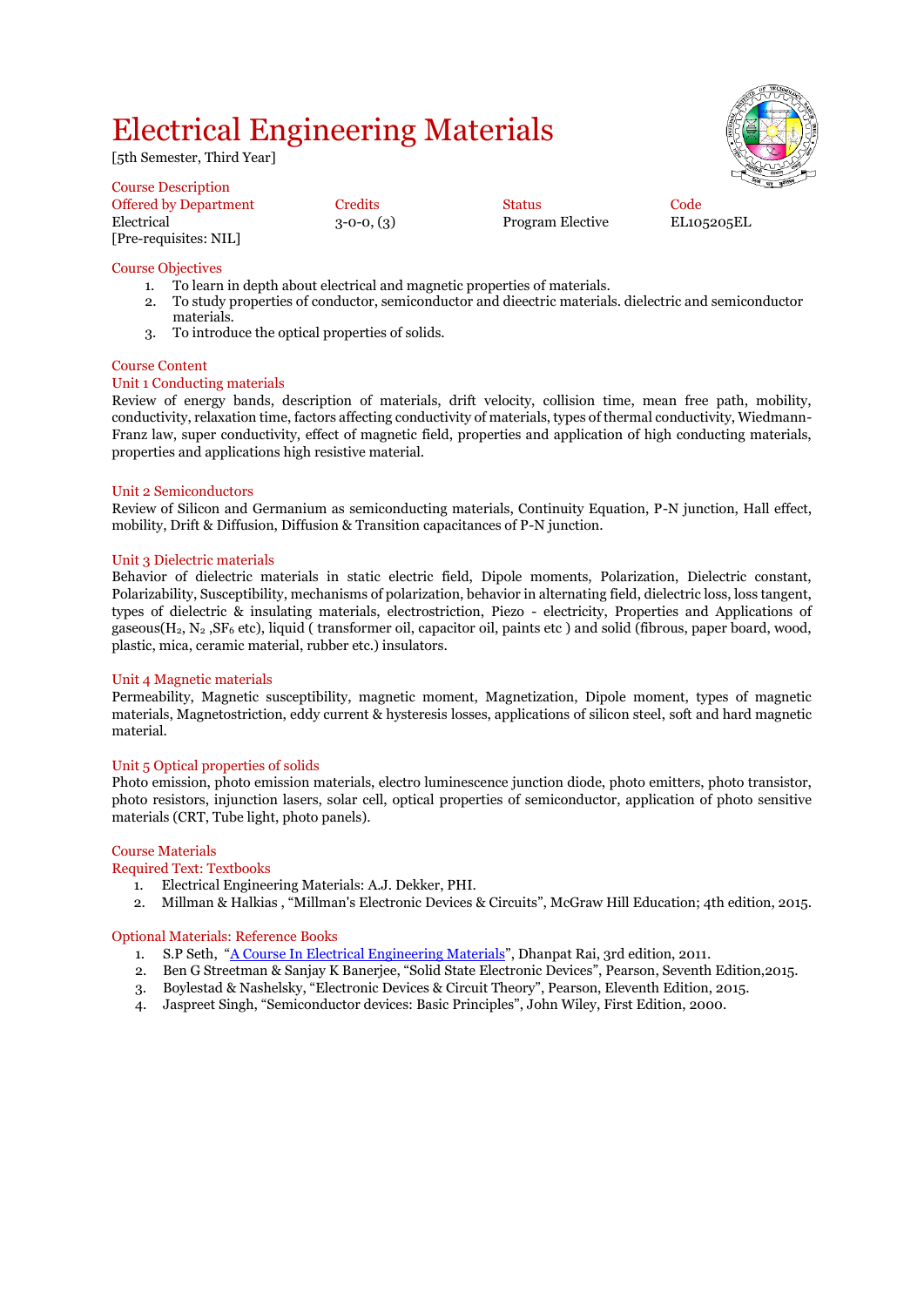## **Mapping of course outcomes with program outcomes**

|                 | PO <sub>1</sub> | <b>PO2</b> | $\mid$ PO <sub>3</sub> | <b>PO4</b> | $P_{05}$ | <b>PO6</b> | $\mathbf{P}\mathbf{O}\mathbf{\mathbf{7}}$ | PO8 | PO9 | PO10 | <b>PO11</b> | <b>PO12</b> |
|-----------------|-----------------|------------|------------------------|------------|----------|------------|-------------------------------------------|-----|-----|------|-------------|-------------|
| CO <sub>1</sub> | ັ               |            |                        |            |          |            |                                           |     |     |      |             |             |
| CO <sub>2</sub> |                 |            |                        |            |          |            |                                           |     |     |      |             |             |
| CO <sub>3</sub> |                 |            |                        |            |          |            |                                           |     |     |      |             |             |

**Mapping of course outcomes with program specific outcomes**

|                 | PSO <sub>1</sub> | <b>PSO2</b> | PSO <sub>3</sub> |
|-----------------|------------------|-------------|------------------|
| CO <sub>1</sub> |                  |             |                  |
| CO <sub>2</sub> |                  |             |                  |
| CO <sub>3</sub> |                  |             |                  |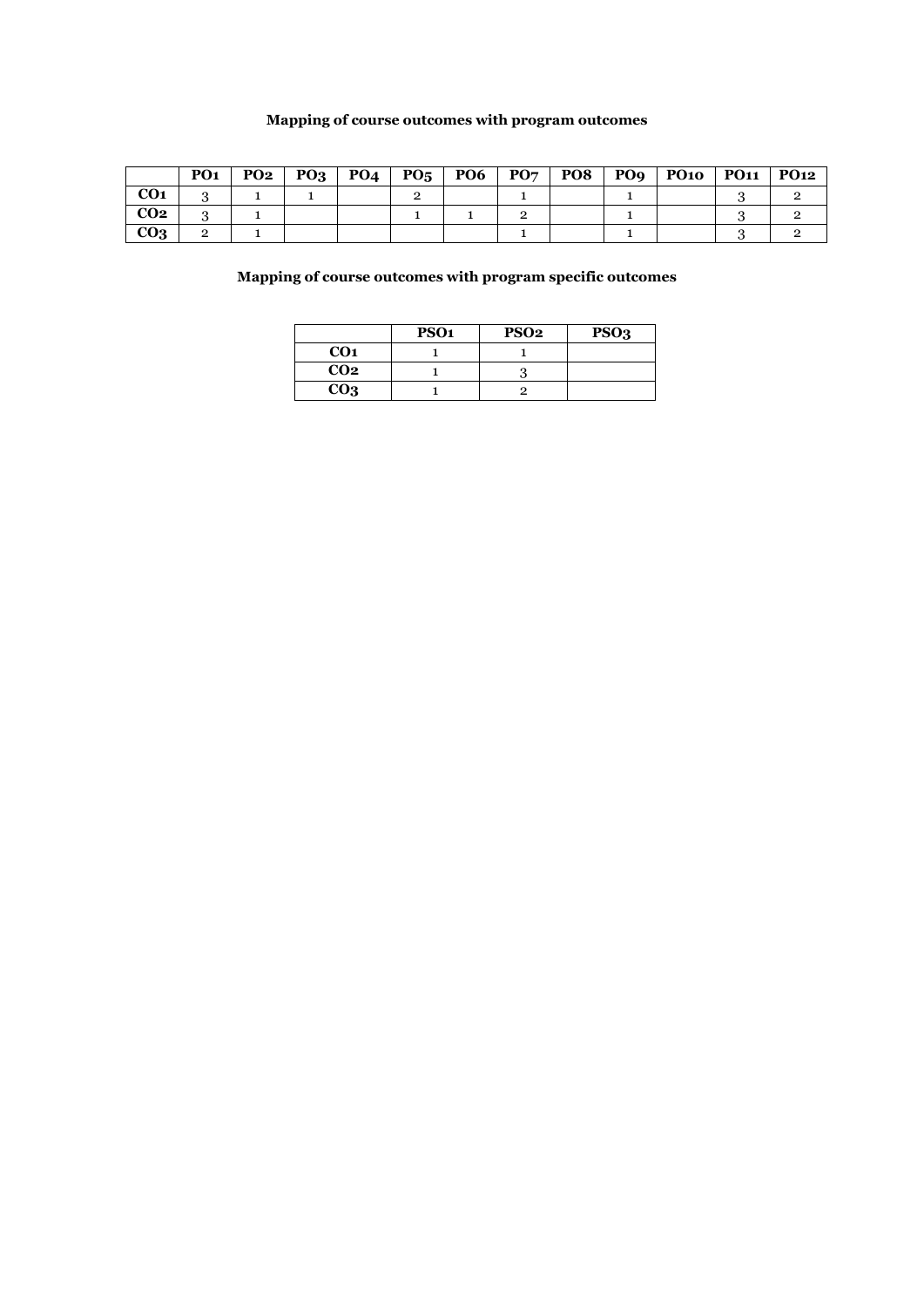## Energy Conversion Systems



### **[5th Semester, Third Year]**

| <b>Course Description</b>    |              |               |            |
|------------------------------|--------------|---------------|------------|
| <b>Offered by Department</b> | Credits      | <b>Status</b> | Code       |
| Electrical Engineering       | $3-0-0, (3)$ | EPR           | EL105301EL |
| [Pre-requisites: NIL]        |              |               |            |

#### Course Objectives

- 1. To understand the principles of solar PV systems and design solar PV systems.
- 2. To analyze the performance of wind and hydro energy conversion systems.
- 3. To explore the new and hybrid energy conversion systems.
- 4. To design, simulate and analyze various energy conversion systems

#### Course Content

#### Unit-1 Photo voltaic power generation

Introduction, spectral distribution of energy in solar radiation, solar cell configurations, voltage developed by solar cell, photo and load current, practical solar cell performance.

#### Unit-2 Wind Energy Conversion System

Power from wind, classification of wind power plant, types of wind turbines, operating characteristics, wind energy generation system, recent advancements.

#### Unit-3 Hydro Electric power Generation

Hydropower history, Hydrology, hydrographs, flow duration curve, mass curve, types of dam, principle of working of a hydroelectric plant, types of turbine and their characteristics, characteristics of generators, Pumped storage hydropower.

#### Unit-4 New energy conversion systems

Fuel cell: principle, advantages, disadvantages and applications. Biomass and bio-energy: biomass conversion, combustion of biomass, advantages and disadvantages, applications. Hybrid Energy Systems: Design, simulation and Analysis

#### Course Materials Required Text: Text books

- 1. Energy Conversion Systems, Begamudre R.D, New Age
- 2. Solar PV and Wind Energy Conversion Systems, Sumathi, S., Kumar, AshokL., Surekha, P., Springer

#### Optional Materials: Reference Books

- 1. Renewable energy conversion systems, Muhammad Kamran Muhammad Fazal, Elsevier
- 2. Power Conversion of Renewable Energy Systems, Ewald F. Fuchs and Mohammad A.S. Masoum, Springer

#### Course Outcomes:

- On successful completion of the course the students will be able to:
- 1. Understand and illustrate the principle of working of solar PV system and its operation.
- 2. Interpret the concepts of Energy cycle of the earth & renewable energy sources.
- 3. Analyze the operation of Fuel Cell, Biomass, Biogas etc. and Develop Hybrid energy systems
- 4. Understand, Analyze and Design Solar PV, Wind energy systems and Hydro power plants.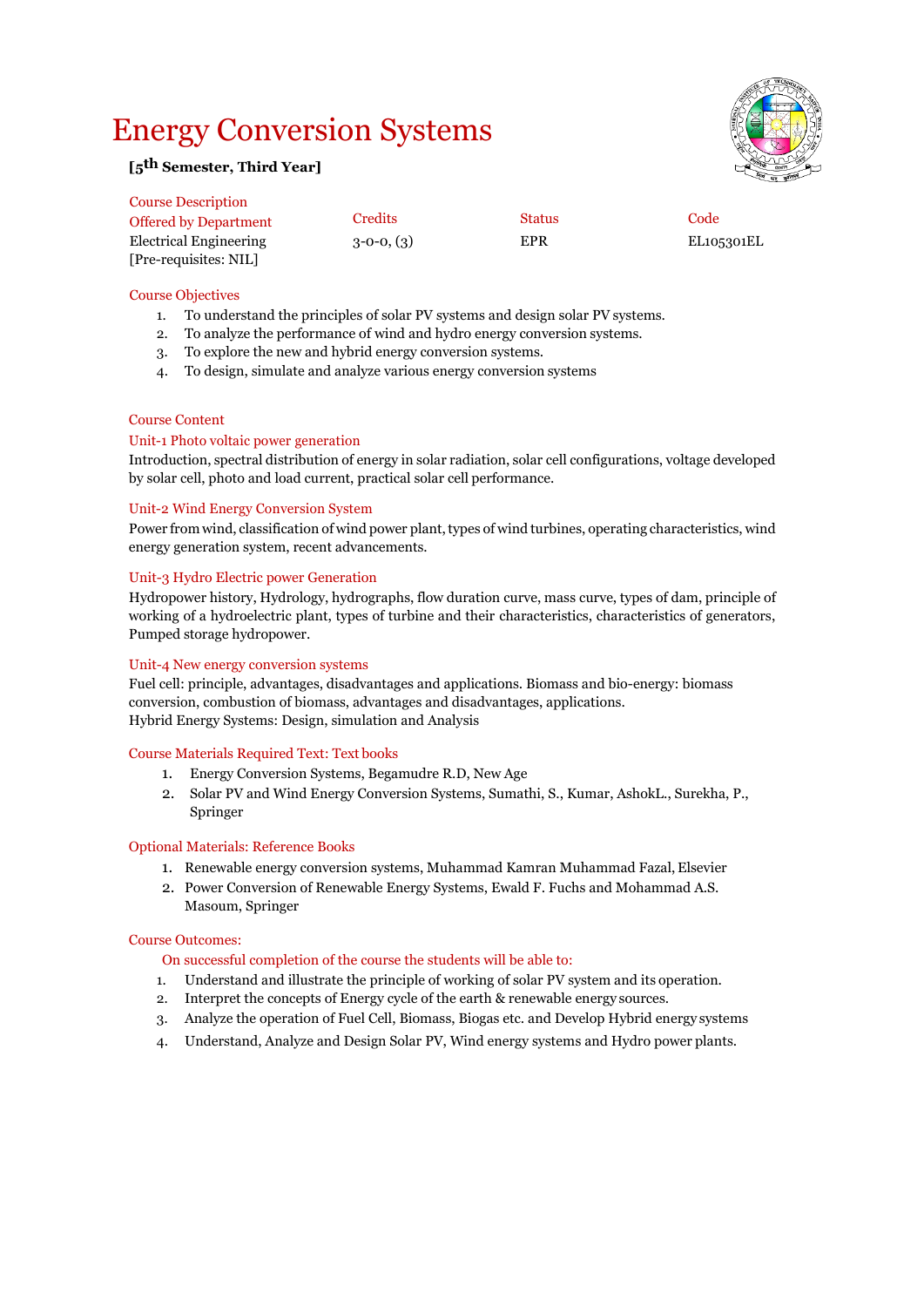## **Mapping of course outcomes with program outcomes**

|                 | PO <sub>1</sub> | PO <sub>2</sub> | $PQ_3$ | PO <sub>4</sub> | PO <sub>5</sub> | PO <sub>6</sub> | PO7 | PO8 | PO <sub>9</sub> | <b>PO10</b> | <b>PO11</b> | <b>PO12</b> |
|-----------------|-----------------|-----------------|--------|-----------------|-----------------|-----------------|-----|-----|-----------------|-------------|-------------|-------------|
| CO <sub>1</sub> |                 |                 |        |                 |                 |                 |     |     |                 |             |             |             |
| CO <sub>2</sub> | $\cdot$         |                 |        |                 |                 |                 |     |     |                 |             |             |             |
| CO <sub>3</sub> | $\cdot$         |                 |        |                 |                 |                 |     |     |                 |             |             |             |
| CO4             |                 |                 |        |                 |                 |                 |     |     |                 |             |             |             |

#### **Mapping of course outcomes with program specific outcomes**

|                 | PSO <sub>1</sub> | PSO <sub>2</sub> | PSO <sub>3</sub> |
|-----------------|------------------|------------------|------------------|
| CO <sub>1</sub> |                  |                  |                  |
| CO <sub>2</sub> |                  |                  |                  |
| CO <sub>3</sub> |                  |                  |                  |
| CO <sub>4</sub> |                  |                  |                  |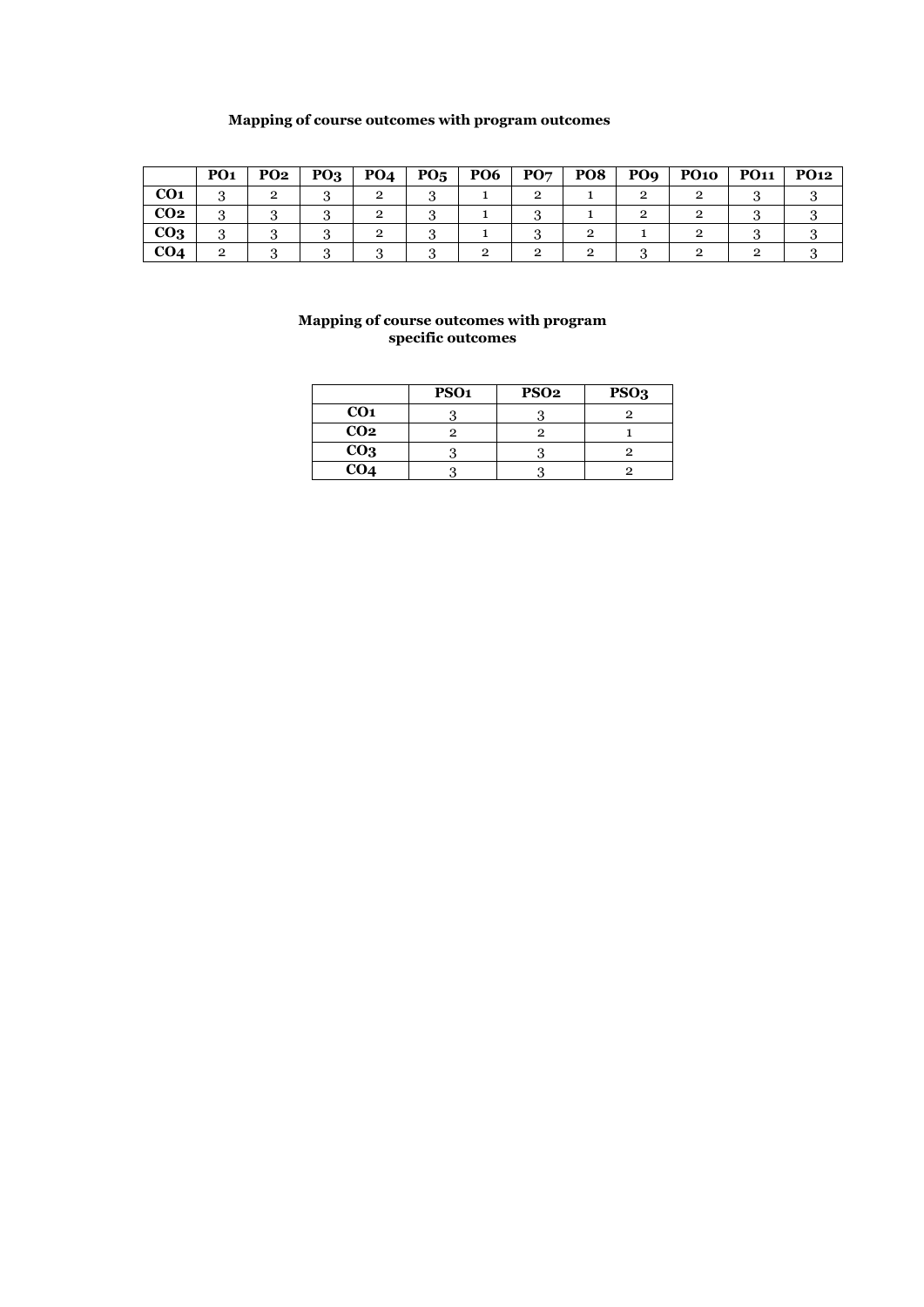## Instrumentation & Control

[5th Semester, Third Year]

Course Description Offered by Department Credits Status **Code** Electrical Engineering 3-0-0 (3) Open Elective EL105302EL [Pre-requisites: Basic Electrical Engineering (EL101022EL)]

Course Objectives

- 1. To understand the instruments and their working principles for measurement of displacement, temperature, pressure, level, flow and speed.
- 2. To introduce data acquisition of industrial parameters and their control.<br>3. To understand the modelling of continuous time systems.
- 3. To understand the modelling of continuous time systems.
- 4. To understand the concept of stability in control system.

#### Course Content

#### Unit-1 Introduction to Transducers

Introduction, Types of Transducers, Selection of transducers, Basic concept of pressure measurement, flow measurement, level measurement, displacement measurement, temperature measurement using transducers, Encoder type digital transducers.

#### Unit-2 Data Acquisition Systems

Data Acquisition Systems, Signal conditioning and telemetry, Use of signal conditioners, scanners, signal converters, recorders, display devices, A/D & D/A circuits in digital data acquisition, Analog and Digital Recording system and their usage, basic concepts of smart sensors and application.

Unit-3 Introduction to system analysis and control system: Introduction, open and closed-loop control, Transfer function, Mathematical modelling of various physical systems, e.g., electrical, mechanical, hydraulic, pneumatic, thermal, etc., feedback and feed-forward control systems. Steady-state and transient analysis of first and second order systems, frequency response

Unit-4 Stability Analysis and Controller Design: Stability: concept, necessary conditions, Routh-Hurwitz stability criterion, relative stability analysis, Types of feedback control system, Proportional Integral and derivative control, PID controller, Design specifications and considerations of second-order systems, Performance indices

#### Course Materials

Required Text: Textbooks

- 1. D. S. Kumar, Measurement Systems: Applications & Design, McGraw Hill Publications.
- 2. S. K. Singh, Industrial Instrumentation & Control, Tata McGraw Hill Publication.
- 3. A. K. Sawhney, Electrical and Electronics Measurement and Instrumentation, Dhanpat Rai & Sons' publications.
- 4. Benjamin.C.Kuo, "Automatic Control Systems", Prentice Hall of India,  $7<sup>th</sup>$  Edition, 1995.

#### Optional Materials: Reference Books

- 1. E.O. Doebelin, Measurement Systems Application and Design, Tata McGraw Hill Publication.
- 2. D Patranabis, Principles of Industrial Instrumentation, 3rd edition, Mc Graw Hill Publication.
- 3. R. K. Jain, Mechanical & Industrial Measurements, Khanna Publications.
- 4. Ogata. K, "Modern Control Engineering", Prentice Hall of India, 5th Edition, 2010
- 5. J.Nagrath and M.Gopal," Control System Engineering", New Age International Publishers, 5th Edition, 2007

#### Course Outcomes

On completion of the course students will be able to:

- 1. Choose a proper transducer based on their characteristics for measurement of different parameters.
- 2. Apply knowledge of data acquisition to perform PC based measurements.
- 3. Analyze and model continuous systems in time and frequency domain.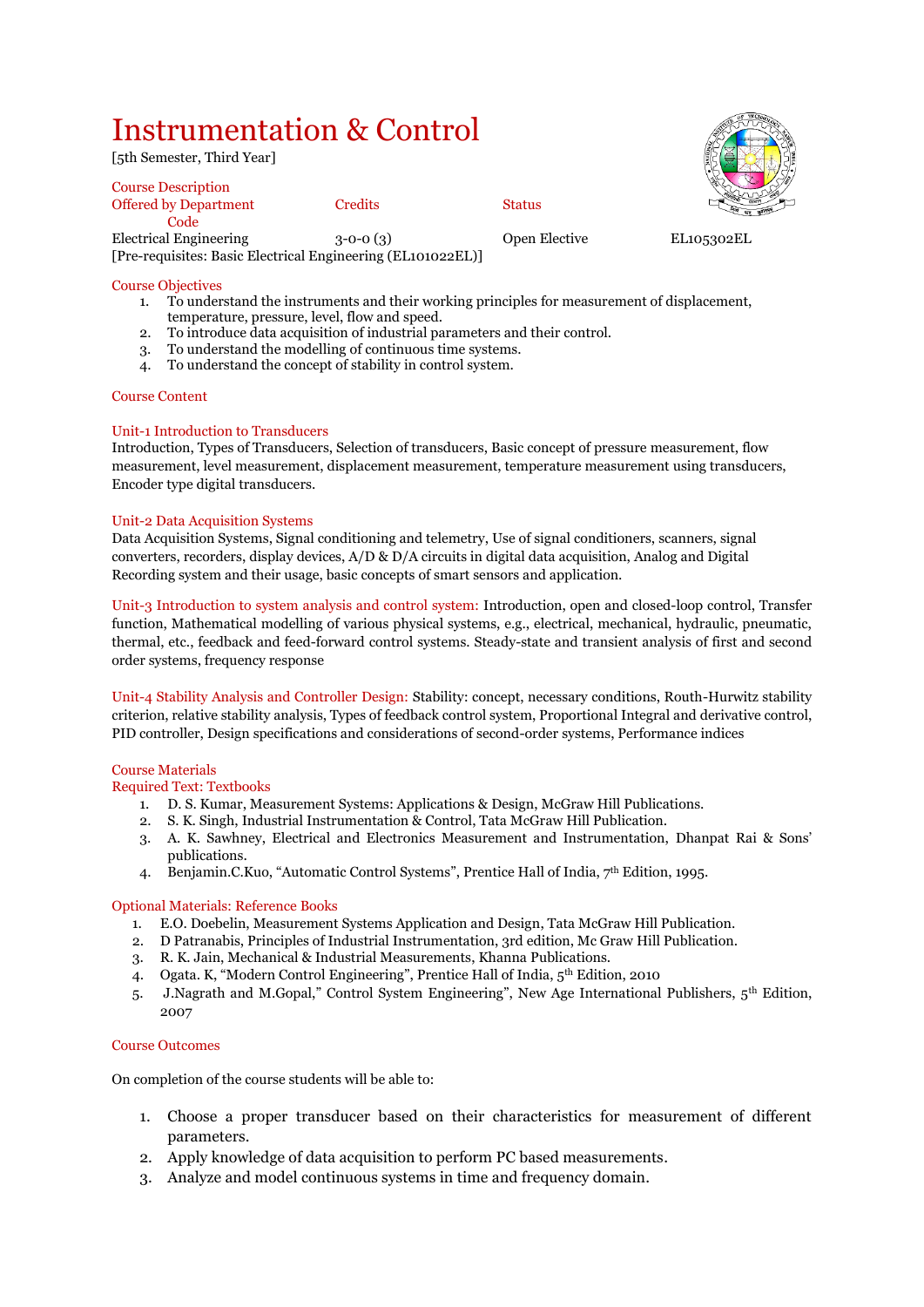4. Apply fundamental principles of closed loop system and appreciate the use of feedback to improve System performance.

|                 | PO <sub>1</sub> | PO <sub>2</sub> | PO3 | <b>PO4</b> | PO <sub>5</sub> | PO6 | PO <sub>7</sub> | PO8 | PO <sub>9</sub> | <b>PO10</b> | <b>PO11</b> | PO12 |
|-----------------|-----------------|-----------------|-----|------------|-----------------|-----|-----------------|-----|-----------------|-------------|-------------|------|
| CO <sub>1</sub> |                 |                 |     |            |                 |     |                 |     |                 |             |             |      |
| CO <sub>2</sub> |                 |                 |     |            |                 |     |                 |     |                 |             |             |      |
| CO4             |                 |                 |     |            |                 |     |                 |     |                 |             |             |      |
| CO <sub>5</sub> |                 |                 |     |            |                 |     |                 |     |                 |             |             |      |

## **Mapping and Correlation of COs with POs**

### **Mapping and Correlation of COs with PSOs**

|                   | PSO <sub>1</sub> | <b>PSO2</b> | PSO <sub>3</sub> |
|-------------------|------------------|-------------|------------------|
| CO <sub>1</sub>   | 3                | 2           | 2                |
| CO <sub>2</sub>   | 3                | 2           | 2                |
| CO <sub>4</sub>   | 3                | 2           | 2                |
| $\overline{CO_5}$ |                  | 2           |                  |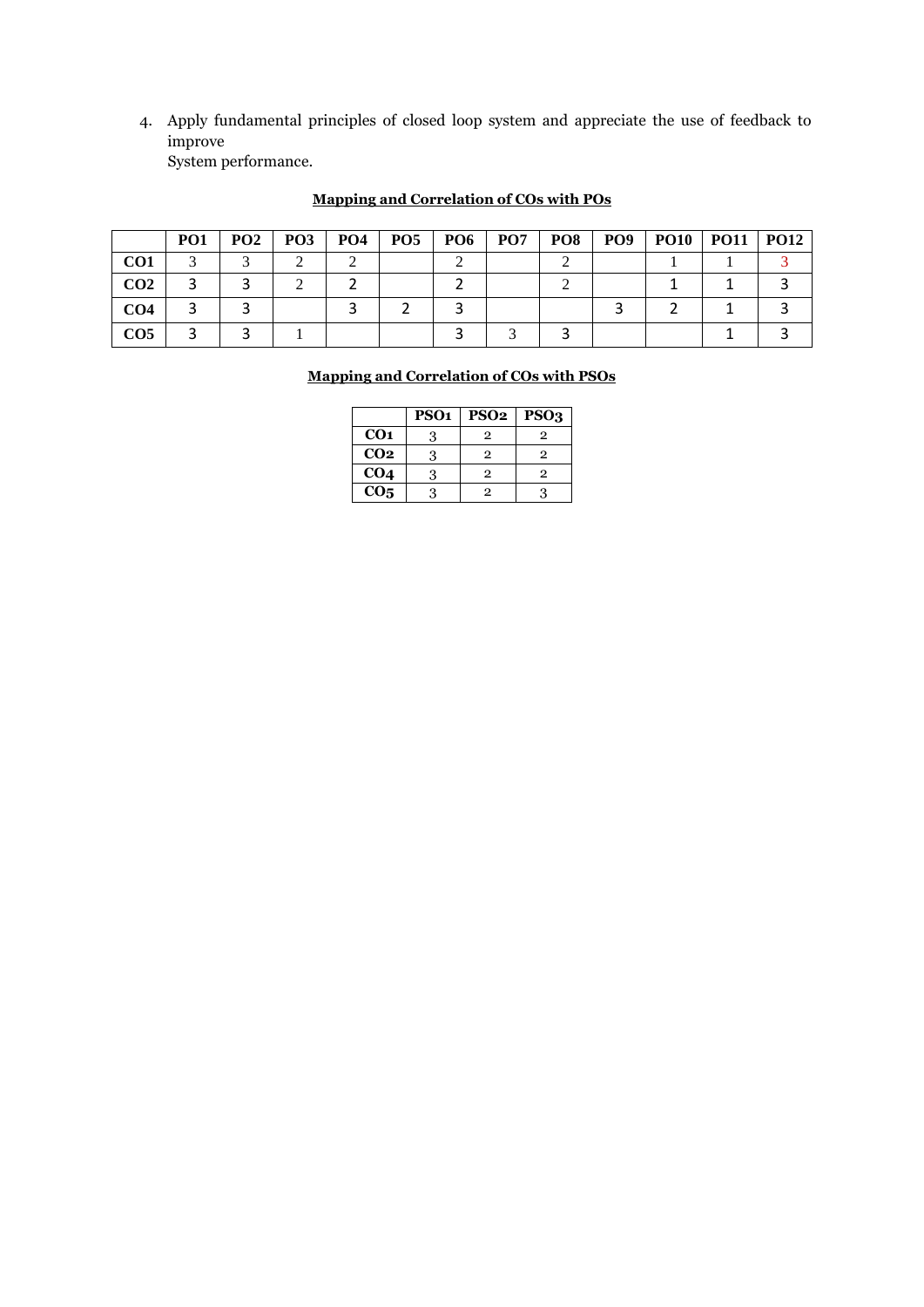## Digital System Design

[5th Semester, Third Year]

Course Description Offered by Department Credits Code Status Code Electrical 3-0-0, (3) Open Elective EL105303EL [Pre-requisites: NIL]

Course Objectives

- Learning about the concepts of digital systems
- Study about the techniques to minimize the digital system
- Understand about the analysis and functions of combinational logic circuits

#### Course Content

#### Unit 1 Digital and Analog Quantities

Binary Digits, Logic Levels, and Digital, Basic Logic Operations, Overview of Basic Logic Functions, Fixed-Function Integrated Circuits, Introduction to Programmable Logic, Number Systems, Operations, and Codes.

#### Unit 2 Logic Gates

Inverter, AND Gate, OR Gate, NAND Gate, NOR Gate, The Exclusive-OR and Exclusive-NOR Gates, Programmable Logic, Fixed-Function Logic, Boolean Algebra and Logic, Boolean Operations and Expressions, Laws and Rules of Boolean Algebra, DeMorgan's Theorem, Boolean Analysis of Logic Circuits, Simplification Using Boolean Algebra, Standard Forms of Boolean Expressions, Boolean Expressions and Truth Tables, The Karnaugh Map with VHDL.

#### Unit 3 Combinational Logic Analysis

Basic Combinational Logic Circuits, Implementing Combinational Logic, The Universal Property of NAND and NOR Gates, Combinational Logic Using NAND and NOR Gates, Logic Circuit Operation with Pulse Waveform Inputs, Combinational Logic with VHDL.

#### Unit 4 Functions of Combinational Logic

Adders, Comparators, decoder, encoder, multiplexer, demultiplexer, Multiplexers, Demultiplexers, Parity Generators/Checkers, latches, Flip-Flops, and Timers, Latches, Edge-Triggered Flip-Flops, Flip-Flop Operating Characteristics, Flip-Flop Applications, Counters, Counter, Registers.

#### Course Materials

Required Text: Textbooks

- 1. John M. Yarbrough, Digital Logic Applications and Design, Cengage Learning 2011.
- 2. M. Morris Mano and Charles Kime, Logic and computer design Fundamentals, Pearson Learning 4th Edition, 2014.
- 3. Charles H Roth, Jr. and Larry L. Kinney, Fundamentals of logic design, Cengage Learning 7th Edition, 2015.
- 4. A. Anand Kumar, Fundamentals of Digital Circuits, PHI, 4th Edition, 2016.

#### Optional Materials: Reference Books

- 1. Donald D. Givone, Digital Principles and Design, McGraw Hill Education 1st Edition, 2017.
- 2. K. A. Navas, Electronics Lab Manual, Volume II, PHI, 6th Edition, 2018.
- 3. Volnei A. Pedroni, Circuit Design and Simulation with VHDL, PHI 2nd Edition.

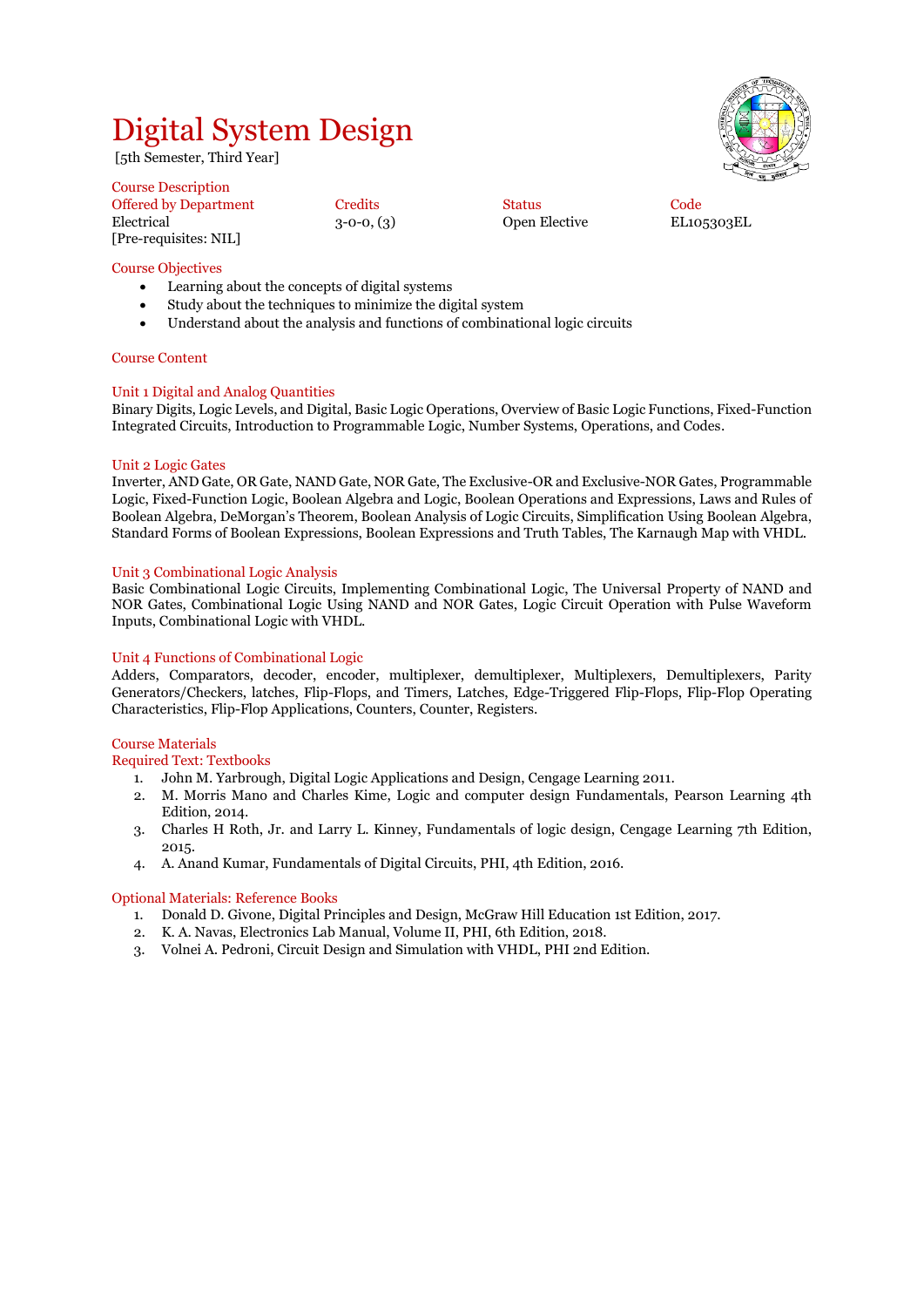#### Course Outcomes

On completion of this course, the students will be able to:

- 1. Understand about the concept of digital number system.
- 2. Apply principles of minimization techniques to simplify digital functions.

Г

- 3. Design the combinational electronic circuit based on digital logic along with HDL programming
- 4. Analyze the functions of combinational electronic circuit based on digital logic

#### **CO PO1 PO2 PO3 PO4 PO5 PO6 PO7 PO8 PO9 PO10 PO11 Po12 CO1** | 1 | 1 | 3 | 3 | 1 | - | - | - | - | - | 2 | 1 **CO2** | 2 | 2 | 3 | 2 | 1 | - | - | - | - | - | 3 | 1 **CO3** 3 3 3 3 2 - - - - - 3 1 **CO4** | 3 | 2 | 3 | 3 | 2 | - | - | - | - | - | 3 | 1

**Mapping of COs and POS**

### **Mapping of COs and POS CO PSO1 PSO2 PSO3**

| w               | rðui | 1902 | F503 |
|-----------------|------|------|------|
| CO <sub>1</sub> |      |      |      |
| CO <sub>2</sub> |      |      |      |
| CO <sub>3</sub> |      |      |      |
| CO <sub>4</sub> |      |      |      |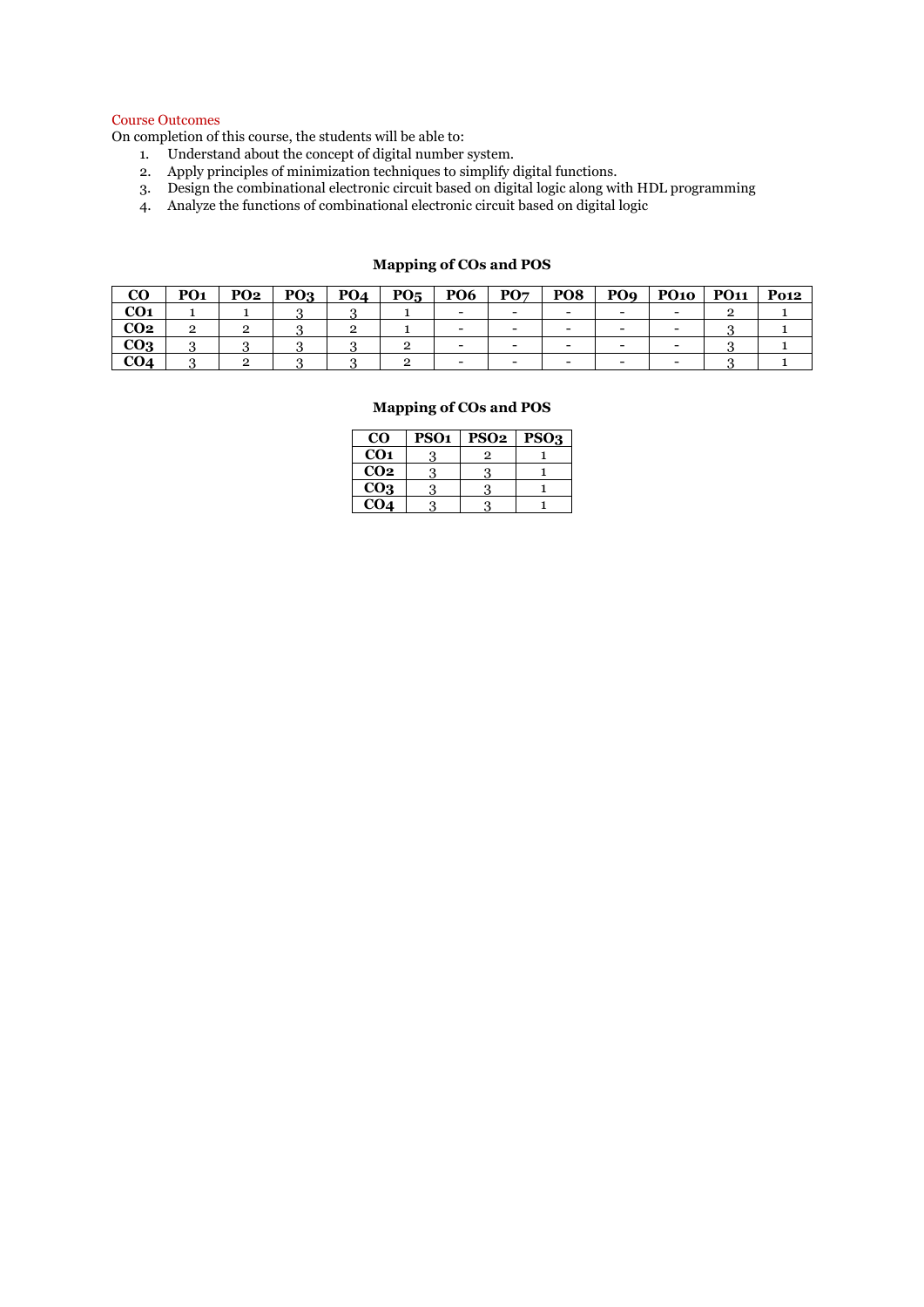## Advanced Semiconductor Devices

[5th Semester, Third Year]

| <b>Course Description</b>    |                  |        |            |
|------------------------------|------------------|--------|------------|
| <b>Offered by Department</b> | Credits          | Status | Code       |
| Electrical                   | $4 - 0 - 0, (4)$ | ОE     | EL105304EL |
| [Pre-requisites: NIL]        |                  |        |            |

#### Course Objectives

- 1. To make students aware of the knowledge of different semiconductor switches
- 2. To impart the understanding operations of power semiconductor switches
- 3. To enhance the ability of switch selection

#### Course Content

#### Unit 1 Introduction

Power switching devices overview – Attributes of an ideal switch, application requirements, circuit symbols; Power handling capability – (SOA); Device selection strategy – On-state and switching losses – EMI due to switching, Emerging Power Devices: Basics of GTO, MCT, FCT, RCT and IGCT. Smart power devices, Intelligent Power Modules. Silicon Carbide Devices.

#### Unit 2 Power diodes

Structure, operating principle, switching characteristics, types, forward and reverse characteristics, Safe Operating Area (SOA), Basic Structure and I-V Characteristics, Breakdown Voltages and Control, On State Losses, Switching Characteristics . Turn on Transient, Turn off Transient, Reverse Recovery Transient, Schottky Diodes, Snubber Requirements for Diodes and Diode Snubber's.

#### Unit 3 Power Transistors

Construction, static characteristics, physics of operation, switching characteristics; Negative temperature coefficient and secondary breakdown – Power Darlington- Safe operating regions. dynamic models of BJT, Basic Structure and I-V Characteristics . Breakdown Voltages and Control .Second Breakdown and its Control- FBSOA and RBSOA Curves - On State Losses . Switching Characteristics . Resistive Switching Specifications . Clamped Inductive Switching Specifications .

#### Unit 4 Power Thyristors

Physics of operation, Two transistor analogy – concept of latching; Gate and switching characteristics; converter grade and inverter grade and other types; series and parallel operation– comparison of BJT and Thyristor – steady state and dynamic models of Thyristor.

#### Unit 5 Power MOSFETs and IGBTs

Principle of voltage controlled devices, construction, types, static and switching characteristics, steady state and dynamic models of MOSFET and IGBTs. New power semiconductor devices . Thermal design of power electronic equipment .Mode ling of power semiconductors (principles) . Simulation tools.

#### Course Materials

#### Required Text: Text books

- 1. Ned Mohan, Tore M. Undeland, "Power Electronics Converters, Applications and Design", John Wiley & Sons, 2008.
- 2. Rashid M.H., "Power Electronics: Circuits, Devices and Applications ", Pearson Education, June 2014.
- 3. G. Massabrio, P. Antognetti," Semiconductor Device Modeling with Spice", McGraw-Hill Education.,2010.

#### Optional Materials: Reference Books

- 1. Robert Perret, "Power Electronics Semiconductor Devices", John Wiley & Sons,2010.
- 2. Joseph Vithayathil, "Power Electronics Principles and Applications", McGraw-Hill Education, 2017.
- 3. B. J. Baliga, "Fundamentals of Power Semiconductor Devices", Springer, Second Edition 2019.
- 4. V. Benda, J. Gowar, D. A. Grant, " Power Semiconductor Devices. Theory and Applications", John Wiley & Sons.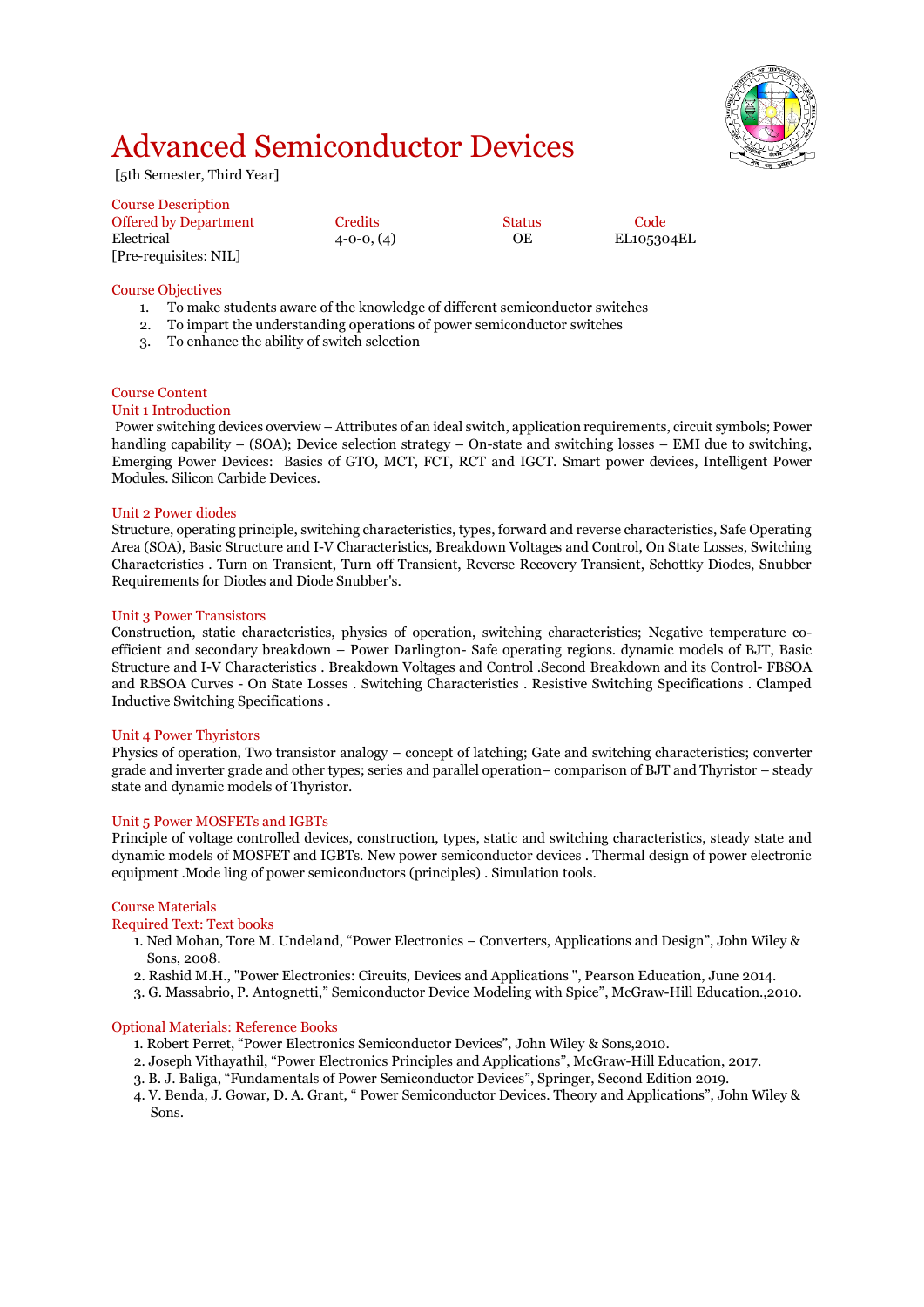#### **Course Outcomes: After the completion of the course the student will be able to**

- **1.** Recall knowledge of various applications of semiconductor switches by understanding their static and dynamic characteristics and various protections.
- **2.** Experiment with the significance of advanced switches on device stress and EMI.
- **3.** Categorise the performance characteristics of semiconductor switches for different applications.
- **4.** Design different applications of converters with the help of advanced semiconductor devices.

|                 | PO <sub>1</sub> | <b>PO2</b> | PQ <sub>3</sub> | PO <sub>4</sub> | $P_{05}$ | <b>PO6</b>     | $\mathbf{PO}\mathbf{7}$ | PO8            |                |   | <b>PO12</b> |
|-----------------|-----------------|------------|-----------------|-----------------|----------|----------------|-------------------------|----------------|----------------|---|-------------|
| CO <sub>1</sub> |                 |            |                 |                 |          | $\mathfrak{D}$ | $\mathfrak{D}$          | $\overline{2}$ |                |   |             |
| CO <sub>2</sub> |                 |            |                 |                 |          | റ              | $\Omega$                | $\mathfrak{p}$ | റ              |   |             |
| CO <sub>3</sub> |                 |            |                 |                 |          |                |                         |                | $\mathfrak{D}$ | ົ |             |
| CO <sub>4</sub> |                 |            |                 |                 |          |                |                         | ?              | 2              | റ |             |

#### **Mapping of COs and POs**

|                 | PSO <sub>1</sub> | <b>PSO2</b> | PSO <sub>3</sub> |
|-----------------|------------------|-------------|------------------|
| CO <sub>1</sub> | 3                | 2           | 2                |
| CO <sub>2</sub> | 3                | 2           | 2                |
| CO <sub>3</sub> | 3                | 3           |                  |
| CO <sub>4</sub> |                  |             |                  |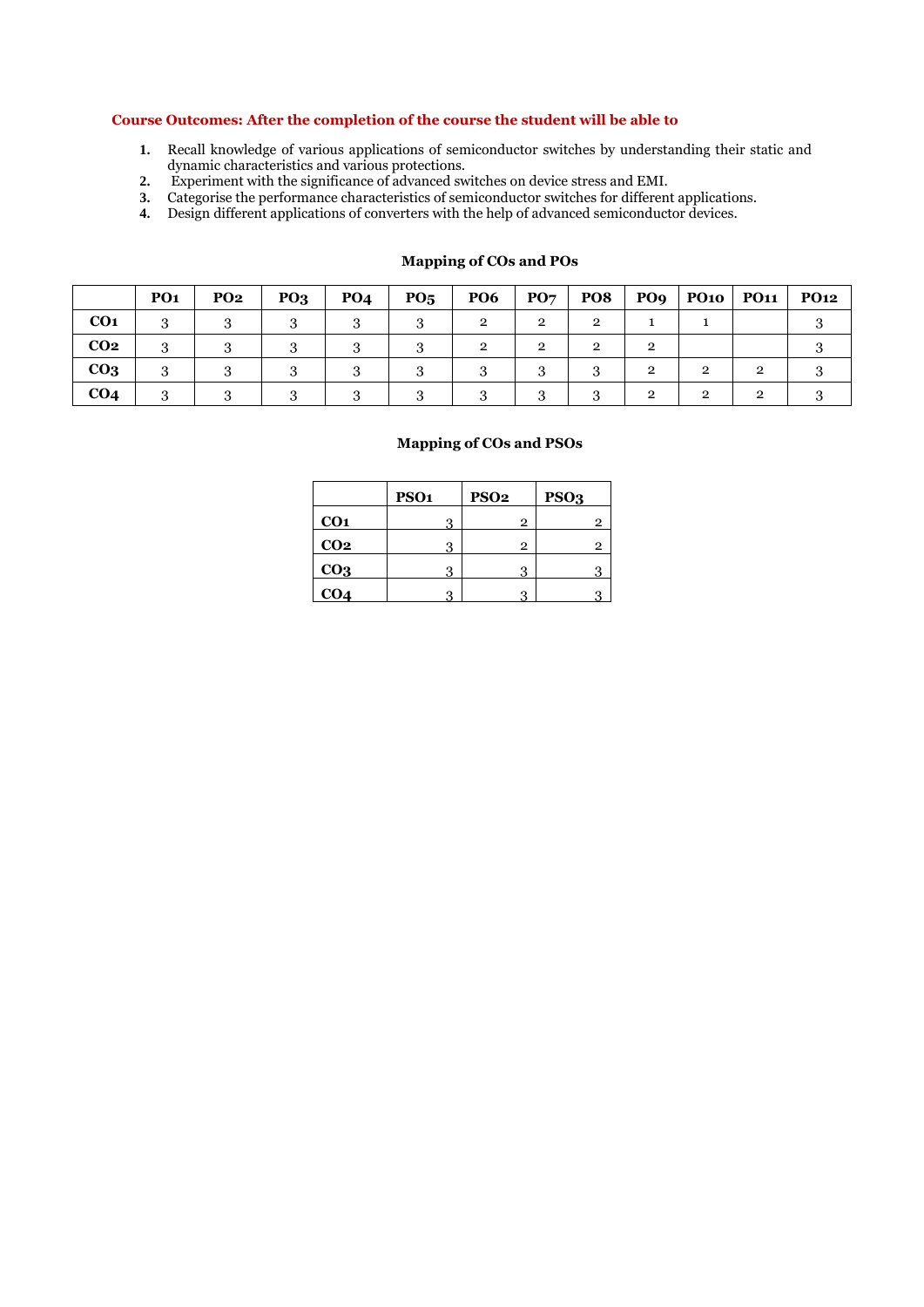## Design and Integration of Optical Sensors in Mechatronic Systems



Course Description Electrical Engineering

Offered by Department Credits: 3-0-0(3) Status: Open Elective Code:EL105305EL

#### Course Objectives:

- 1. To provide the students a broad understanding of the fundamentals of lasers: their unique properties, their operations, and their applications.
- 2. To equip the students with how a coherent light is generated and amplified.
- 3. To provide the students an understanding of different lasers' design and their applications.
- 4. To provide the students with a fundamental understanding of optical sensor systems' operation and principal components.
- 5. To provide the students with the basic knowledge of the Opto-mechatronics design process and real-time applications.

#### Course content

#### UNIT-I

(A) Science of light – evolution, ray/wave optics; Laser fundamentals Introduction; Importance: why laser? unique properties of lasers; Brief history of laser development; Laser basics

(B) Concept of stimulated emission; Population inversion; Amplification of stimulated emission; Laser instrumentation fundamentals: Cavity, resonator and pumping processes; Gain medium; Coherent radiation, standing waves, and modes; The kinetics of laser emission; Rate equations; Threshold conditions;

#### UNIT-II

(A) Pulsed and continuous-wave laser emission; Various pulsing techniques: cavity dumping, Q-switching and mode-locking, Transitions, lifetimes and linewidths: Three-level laser, Four-level laser, emission linewidth; Properties of laser light: monochromaticity, spatial and temporal coherence, intensity, beam-width.

(B) Laser sources; different types of lasers; Laser instrumentation details; Introduction to Semiconductor lasers; Semiconductor junction characteristics; Semiconductor light sources; Semiconductor light detectors.

#### UNIT-III

Historical Background of Opto-Mechatronic Technology; Understanding Opto-Mechatronic Systems: Definition and Basic Concept; Introduction to Optical Sensors: Building Blocks of an optical sensor system; Basic Roles of Optical Elements: Types of Opto-Mechatronic Systems; Fundamental Functions of Opto-Mechatronic Systems; Elements of Opto-Mechatronic Technology; Synergistic Effects of Opto-Mechatronic Systems.

#### UNIT-IV

Traditional vs. Opto-Mechatronic Designs; Opto-Mechatronic Design Process; Identification of Need and Design Specifications: Concept Generation, Detail Development and Evaluation. Optical transducers and controllers used in opto-mechatronic systems

#### UNIT-V

Case Studies: Environemental Gas Monitoring; Distributed Optical-Fiber Sensing, Biological-Based Optical Sensors and Transducers; Optical transducers in Material Processing; Welding process with optical information feedback

#### Course Materials

#### Text Books/Reference Books:

- 1. E. Hecht and A. R. Ganesan, "Optics", Pearson Education., 5th Edition, 2019.
- 2. N.Subrahmaniyam, Brij Lal and M.N. Avadhanulu, "A Text Book of Optics", S Chand and Company Ltd., 25th Rev. Edition., 2012 .
- 3. B. E. A. Saleh and M. C. Teich, "Fundamentals of photonics", New York: Wiley., 3rd Edition 2019.
- 4. H. Cho, "Opto-Mechatronics Systems Handbook- Techniques and Applications", CRC Press LLC, 2003.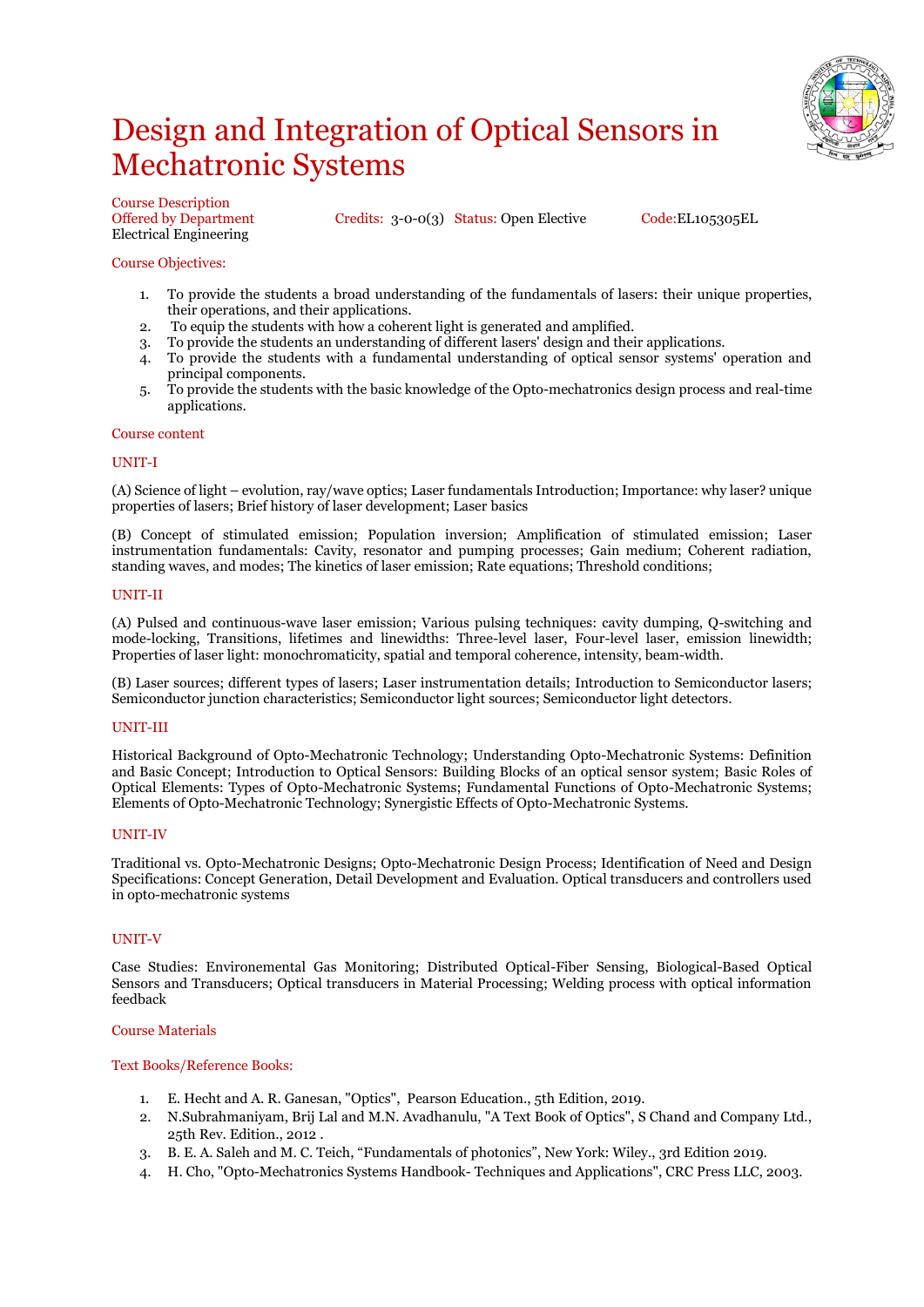#### Course Outcomes (COs)

On completion of this course, the students will be able to:

- 1. Identify the essential components of a laser system for generating lasing action.
- 2. Categorize various laser sources based on the properties of the system.
- 3. Analyze the operation of various components associated with an opto-mechatronic system.
- 4. Analyze the optical transducers and controllers used in opto-mechatronic systems
- 5. Design optical transducers related to real-time applications.

|                 | PO <sub>1</sub> | PO <sub>2</sub> | PQ <sub>3</sub> | PO <sub>4</sub> | $P_{05}$ | <b>PO6</b> | $P_{O7}$ | PO8 | PO9            | $P$ O10 | <b>PO11</b> | <b>PO12</b> |
|-----------------|-----------------|-----------------|-----------------|-----------------|----------|------------|----------|-----|----------------|---------|-------------|-------------|
| CO <sub>1</sub> | 3               | റ               | $\mathcal{P}$   | $\mathcal{P}$   |          |            |          |     |                |         |             |             |
| CO <sub>2</sub> | 3               | - 20            | $\mathcal{P}$   | $\mathbf{p}$    |          |            |          |     |                |         |             |             |
| CO <sub>3</sub> | 3               |                 |                 | 3               |          |            |          |     | $\mathfrak{D}$ |         |             |             |
| CO <sub>4</sub> | Ω               |                 |                 |                 |          |            |          |     | $\mathfrak{D}$ |         |             |             |
| CO <sub>5</sub> | റ               |                 |                 |                 |          |            |          |     | റ              | ◠       |             |             |

#### **Mapping of COs and POs**

|                 | PSO <sub>1</sub> | <b>PSO2</b>    | PSO <sub>3</sub> |
|-----------------|------------------|----------------|------------------|
| CO <sub>1</sub> | 3                | $\mathbf{2}$   | $\overline{2}$   |
| CO <sub>2</sub> | 3                | $\overline{2}$ | $\overline{2}$   |
| CO <sub>3</sub> | 3                | 3              | 3                |
| CO <sub>4</sub> | 3                | 3              | Q                |
| CO <sub>5</sub> | 3                | 3              |                  |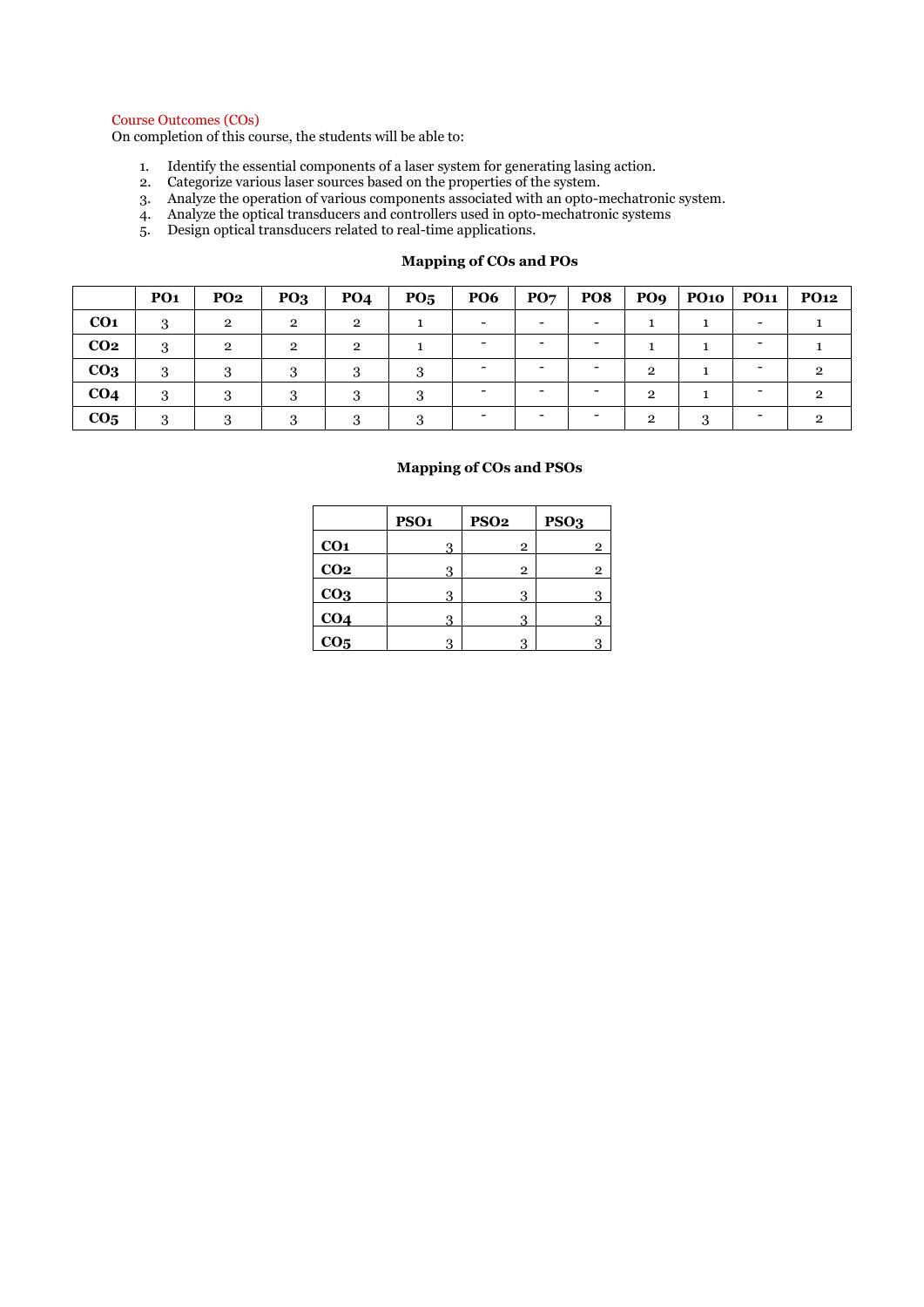## Control System Engineering Laboratory

[5th Semester, Third Year]

Course Description Offered by Department Credits Status Code Electrical Engineering 0-0-2 Lab EL105401EL [Pre-requisites: Mathematics-I (MA101001MA), Basic Electrical Engineering (EL101022EL)]

### Course Objectives

Making the students

- Acquire the skills for analyzing dynamic systems in time and frequency domain
- Appreciate the importance of feedback in improving system response.

### **List of Experiments**

- 1. To study time response of linear system simulator.
- 2. Study of the transient and frequency response of second order network.
- 3. Study of the operation of Synchro Transmitter and Synchro Receiver.
- 4. To study the digital control of a system using 8-bit microprocessor. Examine the effect on response of system for (a) Time delay (b) Variation in the parameter of PID controller.
- 5. Study of lead-lag network.
- 6. Study of the characteristics of magnetic amplifier for series connection.
- 7. To obtain the transfer function of a second order system (RLC Circuit) using frequency response experimental data.
- 8. To study the characteristics of a AC servomotor and determine its transfer function.
- 9. Analyze the effect of different controlling actions (P, PI and PID) on the time response of a closed

loop position control of DC Servomotor in both analog and digital mode.

10. Controller design and analysis for a multiple input multiple output system.

#### Required Text: Text books

- (1) Benjamin.C.Kuo, "Automatic Control Systems", Prentice Hall of India,  $7<sup>th</sup>$  Edition, 1995.
- (2) Ogata. K, "Modern Control Engineering", Prentice Hall of India, 5th Edition, 2010
- (3) J.Nagrath and M.Gopal," Control System Engineering", New Age International Publishers, 5th Edition, 2007

#### Course Outcomes (CO)

- 6. Analyse continuous systems experimentally in both time and frequency domains.
- 7. Apply fundamental principles of closed loop system and appreciate the use of feedback to improve system performance.
- 8. Interpret the system characteristics from the time and frequency response data.
- 9. Design controllers to improve the performance of analog and digital systems.
- 10. Infer knowledge to develop the lifelong learning process.

|                 | PO <sub>1</sub> | $PO2$   $PO3$ |  | $PO_4$   PO <sub>4</sub>   PO <sub>5</sub>   PO6   PO <sub>7</sub> |  | <b>PO8</b> | PO9   PO10   PO11   PO12 |  |
|-----------------|-----------------|---------------|--|--------------------------------------------------------------------|--|------------|--------------------------|--|
| CO <sub>1</sub> |                 |               |  |                                                                    |  |            |                          |  |
| CO <sub>2</sub> |                 |               |  |                                                                    |  |            |                          |  |
| CO <sub>3</sub> |                 |               |  |                                                                    |  |            |                          |  |
| CO4             |                 |               |  |                                                                    |  |            |                          |  |
| CO <sub>5</sub> |                 |               |  |                                                                    |  |            |                          |  |

#### **Mapping and Correlation of COs with POs**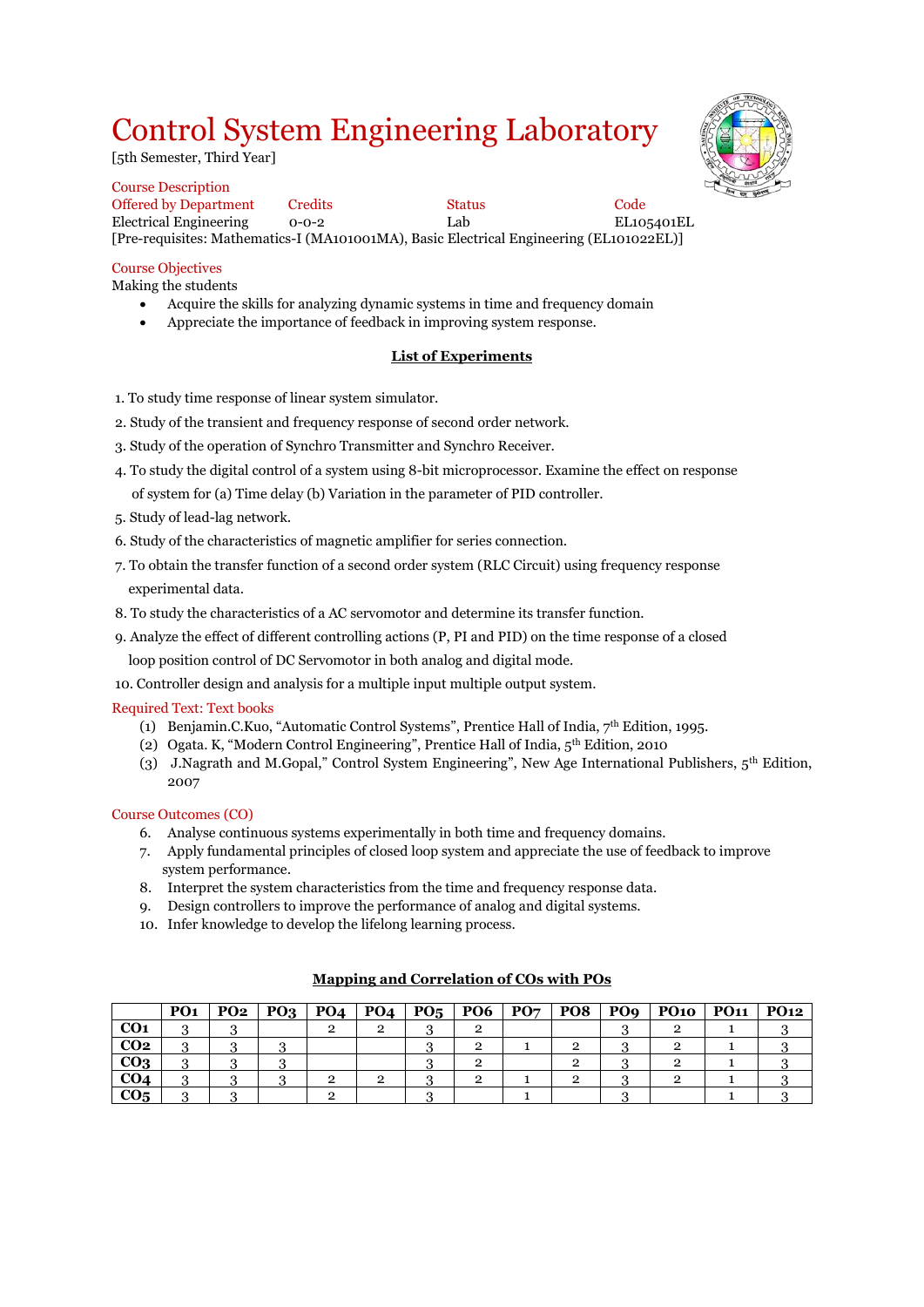### **Mapping and Correlation of COs with PSOs**

|                          | PSO <sub>1</sub> | <b>PSO2</b> | PSO <sub>3</sub> |
|--------------------------|------------------|-------------|------------------|
| CO <sub>1</sub>          | З                |             | 2                |
| $\overline{CO2}$         | 3                |             | 2                |
| $\overline{CO_3}$        | 3                |             | 2                |
| $\overline{CO_4}$        | з                |             | 2                |
| $\overline{\text{CO}_5}$ | 3                |             | 2                |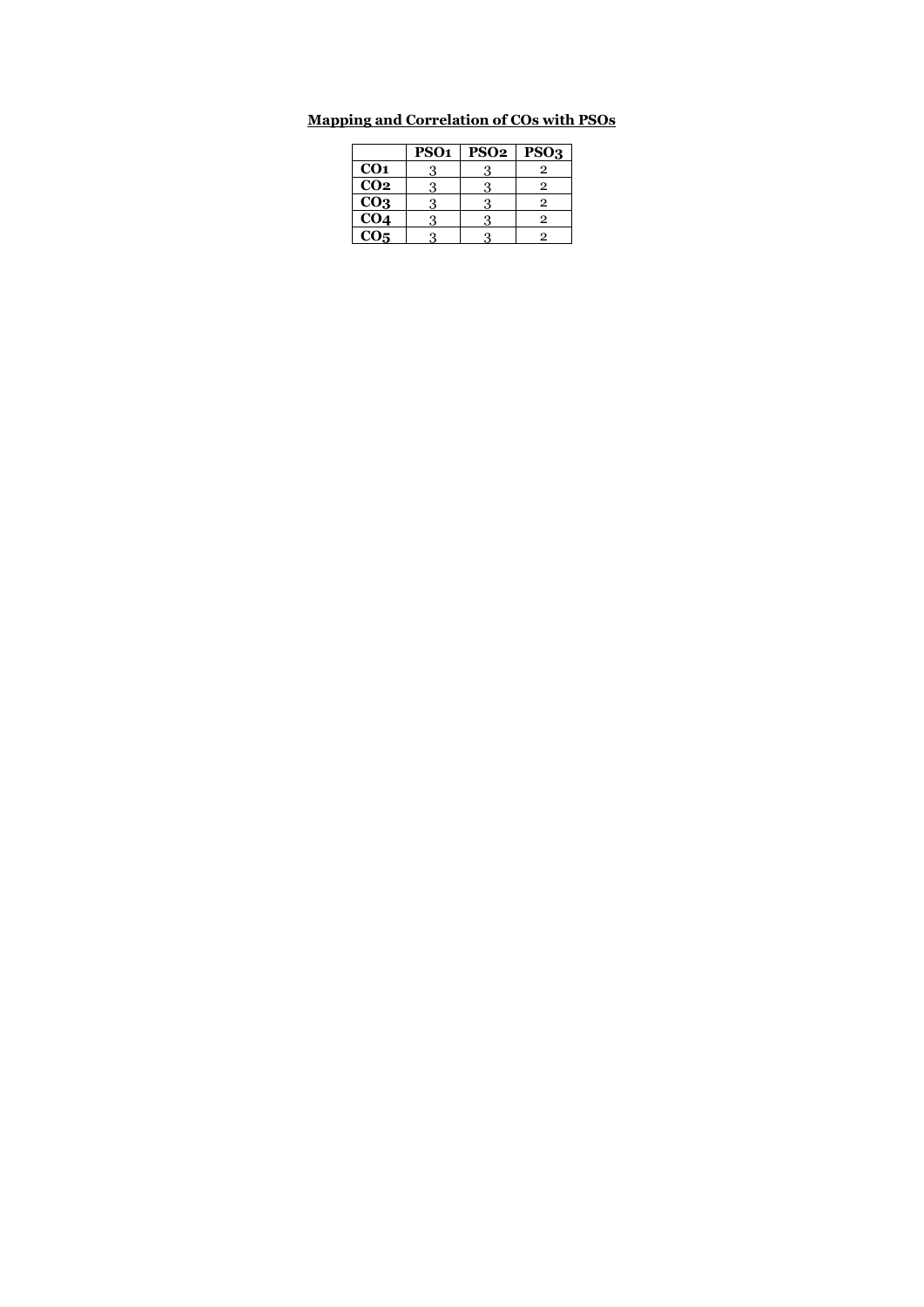## ElectricalMachine-2 Laboratory

[5th Semester, Third Year]

#### Course Description

| TECHNOLOGY<br>OF<br>ATUTE<br>A BASE<br>š<br>홑<br>ξ<br>मंच्या |
|--------------------------------------------------------------|
|                                                              |

| <b>Offered by Department</b>                                                                | Credits         | <b>Status</b> | Code       |
|---------------------------------------------------------------------------------------------|-----------------|---------------|------------|
| Electrical Engineering                                                                      | $0-0-2$ , $(1)$ | Laboratory    | EL105402EL |
| [Pre-requisites: Basic Electrical Engineering EL10I022EL, Electrical Machine –I EL104102EL] |                 |               |            |

#### Course Outcomes (COs)

On completion of this course, the students will be able to:

- 1) Demonstrate and analyze the steps involved in various testingmethods ofthree-phaseinduction motor and three-phase alternator.
- 2) Familiarization with the steps involved in various testingmethods ofthree-phase alternator.
- 3) Examine the steps involved in the synchronization of alternators with infinite bus.
- 4) Examine the working of starters for three-phase induction motor.
- 5) Demonstrate and analyze the steps involved in the operation of converter-fed AC drives.

#### List of Experiments

- 1. To perform open circuit  $\&$  short circuit test on  $3-\omega$  alternator to calculate voltage regulation.
- 2. To perform ZPF (zero power factor) test on 3-ø alternator to calculate voltage regulation.
- 3. To perform no load and blocked rotor test on 3-phase induction motor to calculate equivalent circuit parameters using circle diagram.
- 4. To calculate the slip of three phase slip ring induction motor.
- 5. To plot V curve and inverted V curve of a 3-ø synchronous motor.
- 6. To perform single phasing on 3-ø induction motor.
- 7. To study the synchronization of alternators with infinite bus.
- 8. To perform load test on 3-ø alternator to calculate voltage regulation and efficiency.
- 9. To study AC machines with the help of Cut-view model or Dismantled Motor.
- 10. To Study various starters and provide connection to 3- phase Induction motor.
- 11. To perform load test on Slip Ring Induction Motor.
- 12. To perform the speed control of single-phase induction motor using single-phase step down cycloconverter.
- 13. To perform the speed control and braking of three phase induction motor.

|                 | PO <sub>1</sub> | <b>PO2</b> | PQ <sub>3</sub> | <b>PO4</b>     | $P05$ PO6 |                | PQ7 | <b>PO8</b>     | PO9 | $P$ O10 | <b>PO11</b> | <b>PO12</b> |
|-----------------|-----------------|------------|-----------------|----------------|-----------|----------------|-----|----------------|-----|---------|-------------|-------------|
| CO <sub>1</sub> | $\mathbf{2}$    | 3          | 3               | 3              | 3         | $\mathbf{2}$   |     | $\overline{2}$ | 3   |         |             |             |
| CO <sub>2</sub> | $\overline{2}$  | 3          | っ               | 3              | 3         | $\mathbf{2}$   |     |                | 3   |         |             |             |
| CO <sub>3</sub> | 3               | 3          | 3               | $\overline{2}$ | 3         | $\overline{2}$ | 3   | $\overline{2}$ | 3   |         |             |             |
| CO <sub>4</sub> | 3               | 3          | 3               | 3              | 3         | $\mathbf{2}$   |     |                | 3   |         | 2           |             |
| CO <sub>5</sub> | Q               | $\Omega$   | റ               | ๑              | 2         | 2              |     |                | 2   |         | ച           |             |

#### **Mapping of course outcomes with program outcomes**